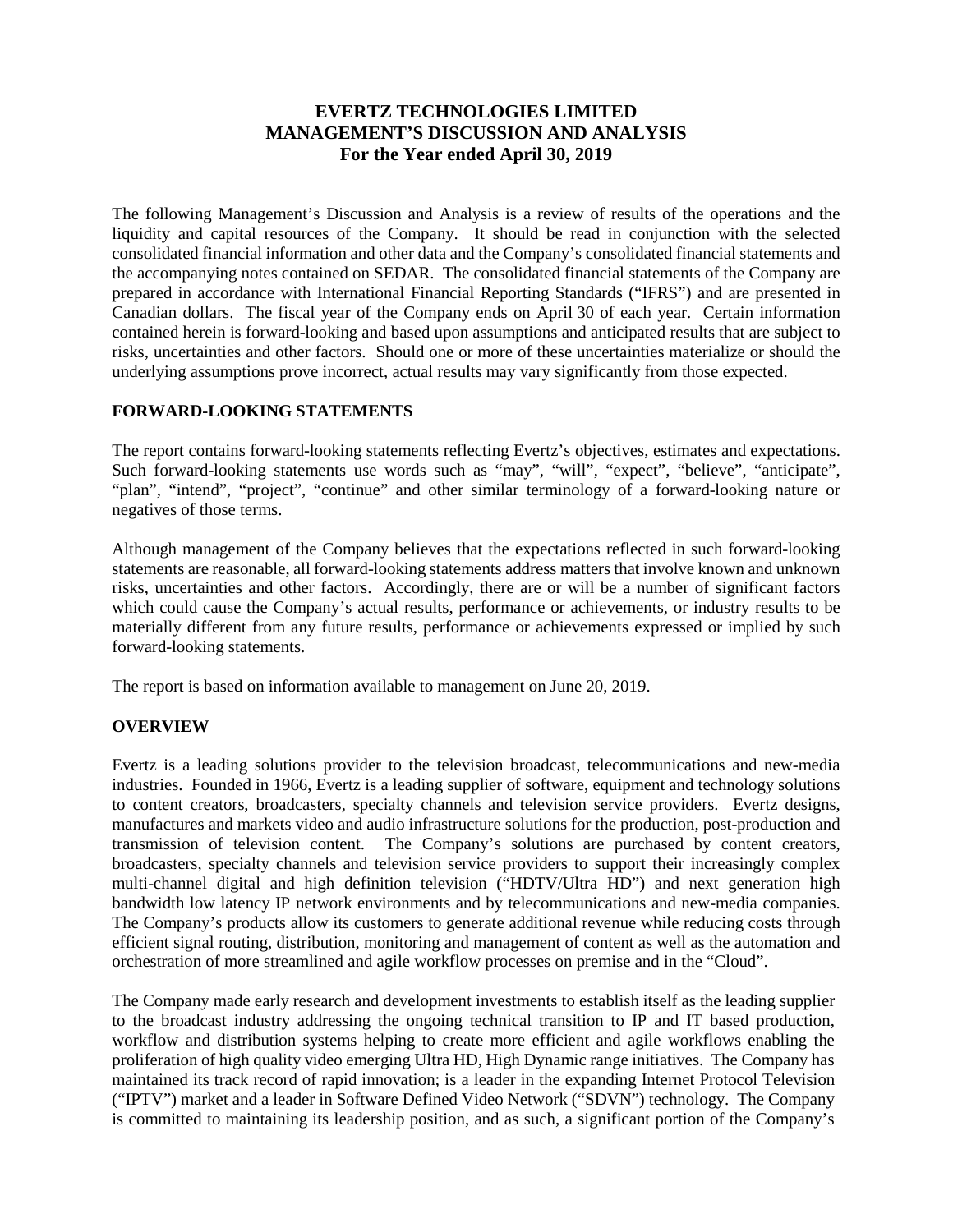staff is focused on research and development to ensure that the Company's products are at the forefront of the industry. This commitment contributes to the Company being consistently recognized as a leading broadcast and video networking industry innovator by its customers.

## **SIGNIFICANT ACCOUNTING POLICIES**

Outlined below are those policies considered particularly significant:

#### *Basis of Measurement*

These financial statements have been prepared on the historical cost basis except for certain financial assets and liabilities which are stated at fair value. Historical cost is generally based on the fair value of the consideration given in exchange for assets.

## *Functional and Presentation Currency*

These financial statements are presented in Canadian dollars, which is the Company's functional currency. All financial information presented in Canadian dollars has been rounded to the nearest thousand, except per share amounts.

## *Basis of Consolidation*

These financial statements incorporate the financial statements of the Company and entities controlled by the Company (its subsidiaries). Control is achieved where the Company has power over an entity, has exposure or rights to variable returns from its involvement with the entity and has the ability to use its power over the entity to affect the amount of the investor's returns.

The results of subsidiaries acquired or disposed of are included in the consolidated statements of earnings and comprehensive earnings from the effective date of acquisition of control and up to the effective date of disposal of control, as appropriate. Total comprehensive earnings of subsidiaries is attributed to the owners of the Company and to the non-controlling interests even if this results in the non-controlling interests having a deficit balance.

All intra-Company transactions, balances, income and expenses are eliminated in full on consolidation.

## *Business Combinations*

Business combinations are accounted for using the acquisition method. The cost of the acquisition is measured at the aggregate of the fair values, at the date of acquisition, of assets transferred, liabilities incurred or assumed, and equity instruments issued by the Company. The acquiree's identifiable assets and liabilities assumed are recognized at their fair value at the acquisition date. Acquisition-related costs are recognized in earnings as incurred. Any contingent consideration is measured at fair value on date of the acquisition and is included as part of the consideration transferred. The fair value of the contingent consideration liability is re-measured at each reporting date with corresponding gain/loss recognized in earnings. The excess of the consideration over the fair value of the net identifiable assets and liabilities acquired is recorded as goodwill.

On an acquisition by acquisition basis, any non-controlling interest is measured either at the fair value of the non-controlling interest or at the fair value of the proportionate share of the net identifiable assets acquired. Goodwill arising on an acquisition of a business is carried at cost as established at the date of acquisition of the business less accumulated impairment losses, if any.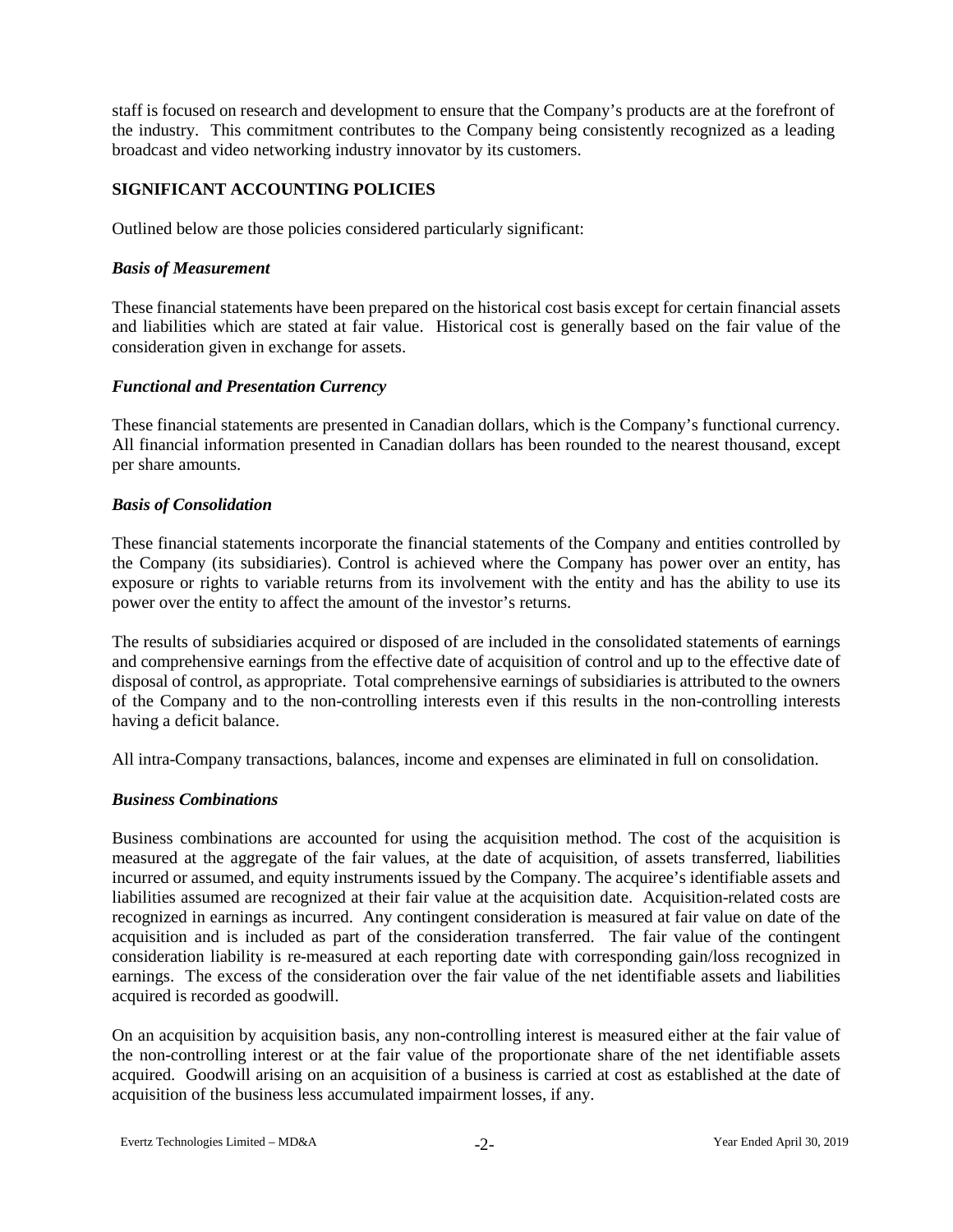#### *Revenue Recognition*

Revenue is measured using a five-step recognition model which includes; 1) identifying the contract(s) with the customer; 2) identifying the separate performance obligations in the contract; 3) determining the transaction price; 4) allocating the transaction price to separate performance obligations; and 5) recognizing revenue when (or as) each performance obligation is satisfied.

#### *Step 1: Identifying the contract*

Before recognizing revenue, the Company reviews customer contracts to ensure each party's rights and payment terms are identified, there is commercial substance, and that it is probable that the Company will collect the consideration in exchange for the goods or services as stated in the contract.

#### *Step 2: Identifying performance obligations*

The Company regularly sells hardware and software solutions including related services, training and commissioning on a stand along basis. A customer contract typically lists items separately with distinct item descriptions, quantities, and prices. If a contract contains a bundle of items priced together at a single price, the Company analyzes the contract to identify distinct performance obligations within the bundle.

#### *Step 3: Determining the transaction price*

Transaction prices are typically the prices stated on the purchase orders or contracts, net of discounts. The Company reviews customer contracts for any variable considerations, existence of significant financing components and payables to customers, and adjusts transaction prices accordingly.

#### *Step 4: Allocating the transaction price to performance obligations*

If a customer contract includes multiple performance obligations, the transaction price is allocated to each performance obligation based on its relative stand-alone selling price. If a stand-alone selling price is not directly observable, the Company estimates the stand-alone selling price of individual elements, based on prices at which the deliverable is regularly sold on a stand-alone basis after considering specific discounts where appropriate.

## *Step 5: Recognizing revenue upon satisfaction of performance obligations*

The timing of revenue recognition is based on when a customer obtains control of the asset. Control of an asset refers to the ability to direct the use of, and obtain substantially all of the remaining benefits from, the asset. Control includes the ability to prevent other entities from directing the use of, and obtaining the benefits from, an asset. The Company reviews customer contracts and the nature of the performance obligations to determine if a performance obligation is satisfied over time or at a point in time, and recognizes revenue accordingly.

Revenue from sales of hardware are recognized upon shipment, provided that the significant risks and rewards of ownership have been transferred to the customer, the Company retains neither continuing managerial involvement to the degree usually associated with ownership nor effective control over the goods sold, revenue can be reliably measured and its probable that the economic benefits will flow to the Company.

Revenue from software solutions are recognized either over a period of time or at a point in time depending on the contractual terms of the contract identified and the specific performance obligations identified therein. For performance obligations satisfied over time, the Company measures the progress using either an input or output method, depending on which yields the most reliable estimate.

Revenue from services is recognized as services are performed and warranty revenue is recognized ratably over the warranty period.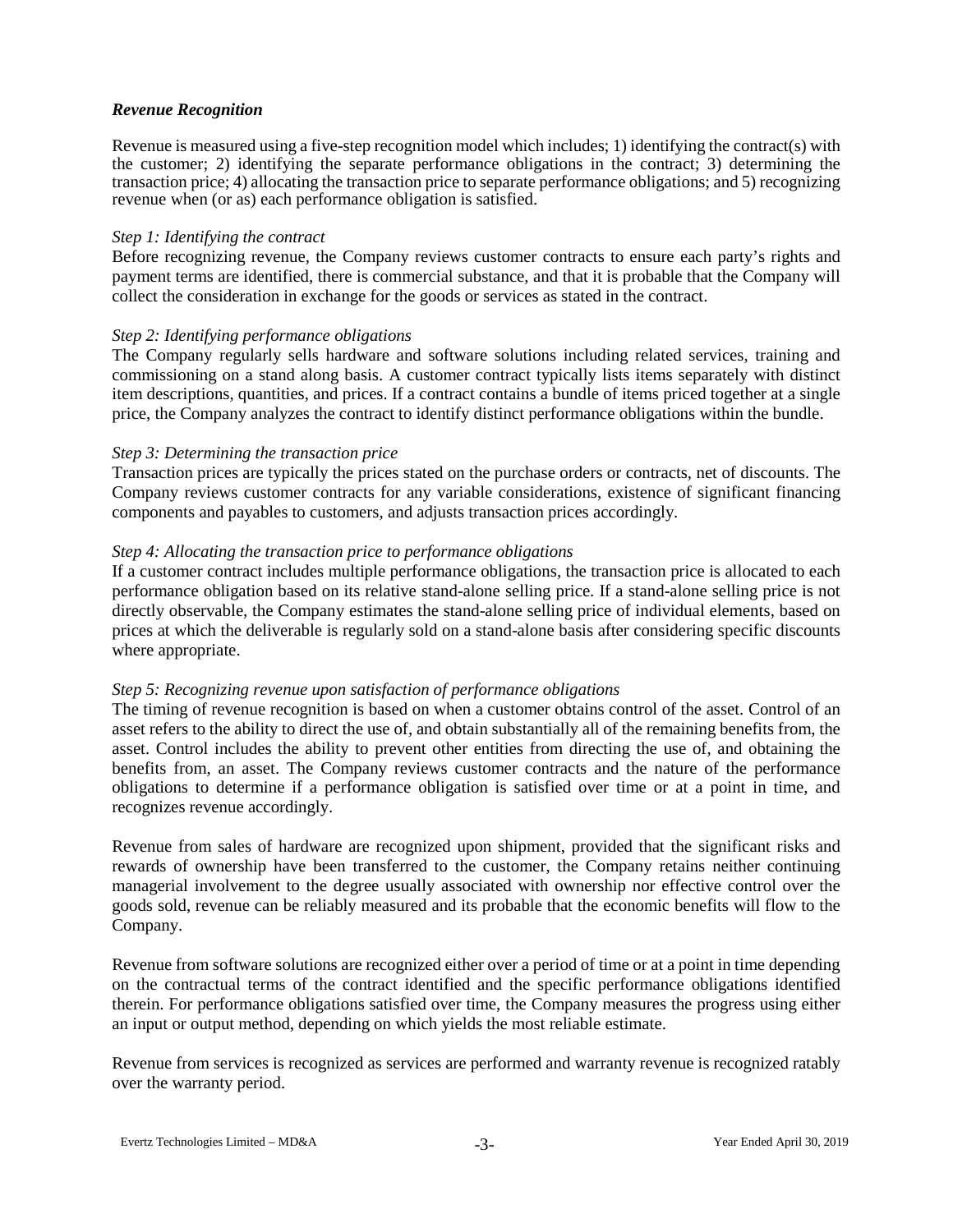Certain of the Company's contracts are long-term in nature. When the outcome of the contract can be assessed reliably, the Company recognizes revenue on long-term contracts over time, based on costs incurred relative to the estimated total contract costs. When the outcome of the contract cannot be assessed reliably contract costs incurred are immediately expensed and revenue is recognized only to the extent that costs are considered likely to be recovered. Revenue recognized in excess of billings are recorded as contract assets.

During the year, the Company had revenue from two large US broadcasters that represented 10% or more of total revenue at  $12\%$  (2018 – 7%) and  $12\%$  (2018 – 4%) respectively.

## *Finance Income*

Interest revenue is recognized when it is probable that the economic benefits will flow to the Company and the amount of revenue can be measured reliably. Interest revenue is accrued on a time basis, by reference to the principal outstanding and at the effective interest rate applicable, which is the rate that exactly discounts estimated future cash receipts through the expected life of the financial asset to that asset's net carrying amount on initial recognition.

#### *Cash and Cash Equivalents*

Cash and cash equivalents include cash on hand and in the bank, net of outstanding bank overdrafts.

#### *Inventories*

Inventories consist of raw materials and supplies, work in progress and finished goods. Inventories are stated at the lower of cost and net realizable value. Cost is determined on a weighted average basis and includes raw materials, the cost of direct labour applied to the product and the overhead expense.

Net realizable value represents the estimated selling price for inventories less all estimated costs of completion and costs necessary to make the sale.

## *Property, Plant and Equipment*

Property, plant and equipment are stated at cost less accumulated depreciation and any recognized impairment loss. Where the costs of certain components of an item of property, plant and equipment are significant in relation to the total cost of the item, they are accounted for and depreciated separately. Depreciation expense is calculated based on depreciable amounts which is the cost of an asset less residual value and is recognized in earnings on a straight-line basis over the estimated useful life of the related asset. Borrowing costs are capitalized to the cost of qualifying assets that take a substantial period of time to be ready for their intended use.

The estimated useful lives are as follows:

| <b>Asset</b>                       | <b>Basis</b>  | Rate            |
|------------------------------------|---------------|-----------------|
| Office furniture and equipment     | Straight-line | 10 years        |
| Research and development equipment | Straight-line | 5 years         |
| Machinery and equipment            | Straight-line | $5 - 15$ years  |
| Leaseholds                         | Straight-line | 5 years         |
| <b>Building</b>                    | Straight-line | $10 - 40$ years |
| Airplanes                          | Straight-line | $10 - 20$ years |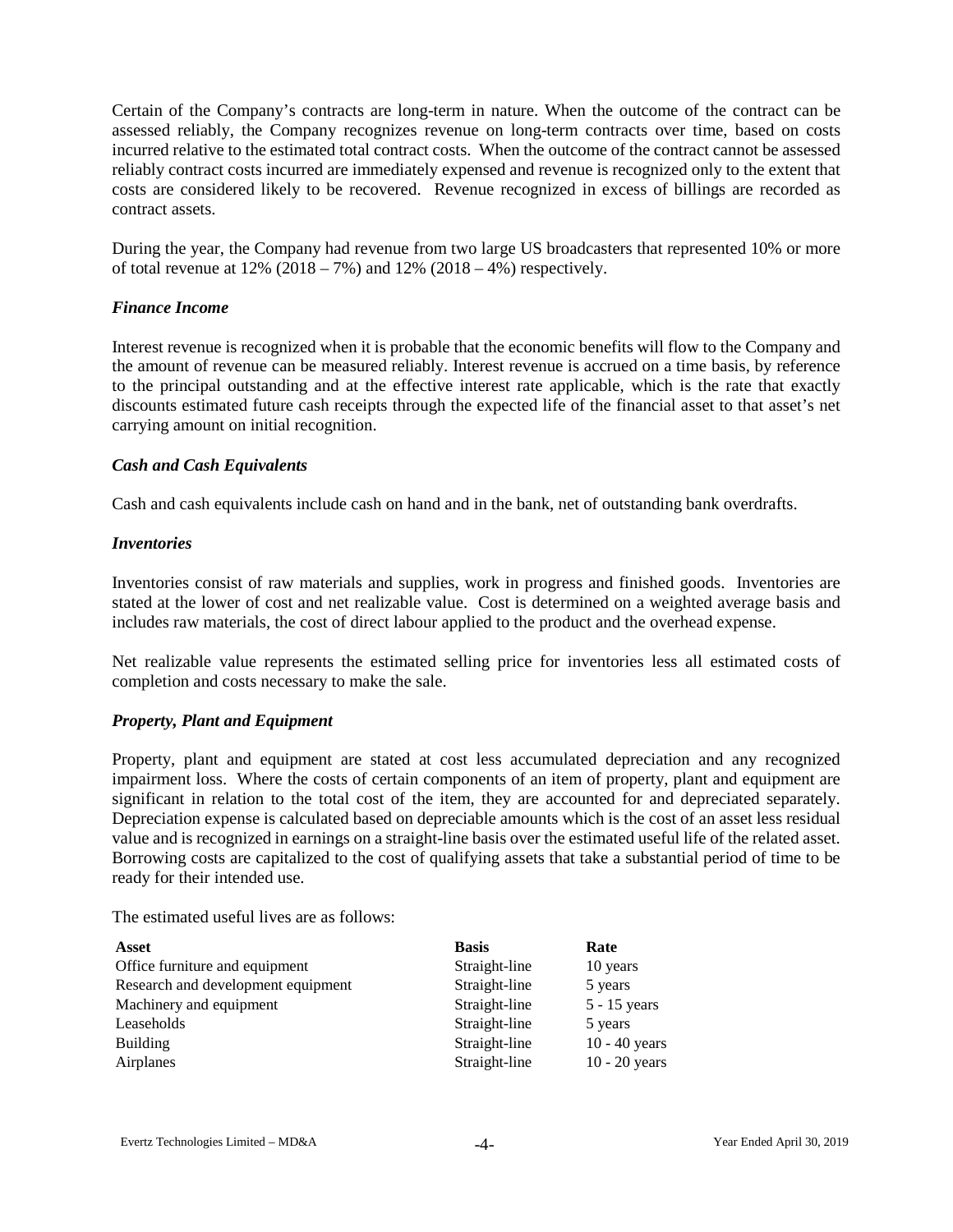The gain or loss arising on the disposal or retirement of an asset is determined as the difference between the sales proceeds and the carrying amount of the asset and is recognized in earnings.

The Company reviews the residual value, estimated useful life and the depreciation method at least annually.

#### *Impairment of Non-Financial Assets*

Goodwill is tested for impairment annually, or whenever events or changes in circumstances indicate that the carrying amount may be more than its recoverable amount. At each reporting period, the Company reviews the carrying amounts of its other non-financial assets to determine whether there is any indication that those assets have suffered an impairment loss. If any such indication exists, the recoverable amount of the asset is estimated in order to determine the extent of the impairment loss (if any). Where the asset does not generate cash inflows that are largely independent from other assets, the Company estimates the recoverable amount of the cash-generating unit ("CGU") to which the asset belongs. Goodwill is allocated to a group of CGU's based on the level at which it is monitored for internal reporting purposes.

Recoverable amount is the higher of fair value less costs to sell and value in use. In assessing value in use, the estimated future cash flows are discounted to their present value using a pre-tax discount rate that reflects current market assessments of the time value of money and the risks specific to the asset for which the estimates of future cash flows have not been adjusted.

If the recoverable amount of an asset or CGU is estimated to be less than its carrying amount, the carrying amount of the asset or CGU is reduced to its recoverable amount. An impairment loss relating to a CGU to which goodwill has been allocated, is allocated to the carrying amount of the goodwill first. An impairment loss is recognized immediately in earnings.

An impairment loss in respect of goodwill is not reversed. Where an impairment loss subsequently reverses for other non-financial assets, the carrying amount of the asset or CGU is increased to the revised estimate of its recoverable amount, but so that the increased carrying amount does not exceed the carrying amount that would have been determined had no impairment loss been recognized for the asset or CGU in prior years. A reversal of an impairment loss is recognized immediately in earnings.

#### *Intangible Assets*

#### *Intangible Assets*

Intangible assets represent intellectual property acquired through business acquisitions and are recorded at cost less any impairment loss and are amortized using the straight–line method over a five–year period. The estimated useful life and amortization method are reviewed at the end of each reporting period. Prior to the current year, intangible assets were amortized over a four-year period. Amortization period was determined as more reflective of the period of expected benefits.

#### *Research and Development*

All research and development expenditures are expensed as incurred unless a development project meets the criteria for capitalization. Development expenditures are capitalized only if development costs can be measured reliably, the product or process is technically and commercially feasible, future economic benefits are probable and the Company intends to and has sufficient resources to complete development and to use or sell the asset. No internally generated intangible assets have been recognized to date.

Research and development expenditures are recorded gross of investment tax credits and related government grants. Investment tax credits for scientific research and experimental development are recognized in the period the qualifying expenditures are incurred if there is reasonable assurance that they will be realized.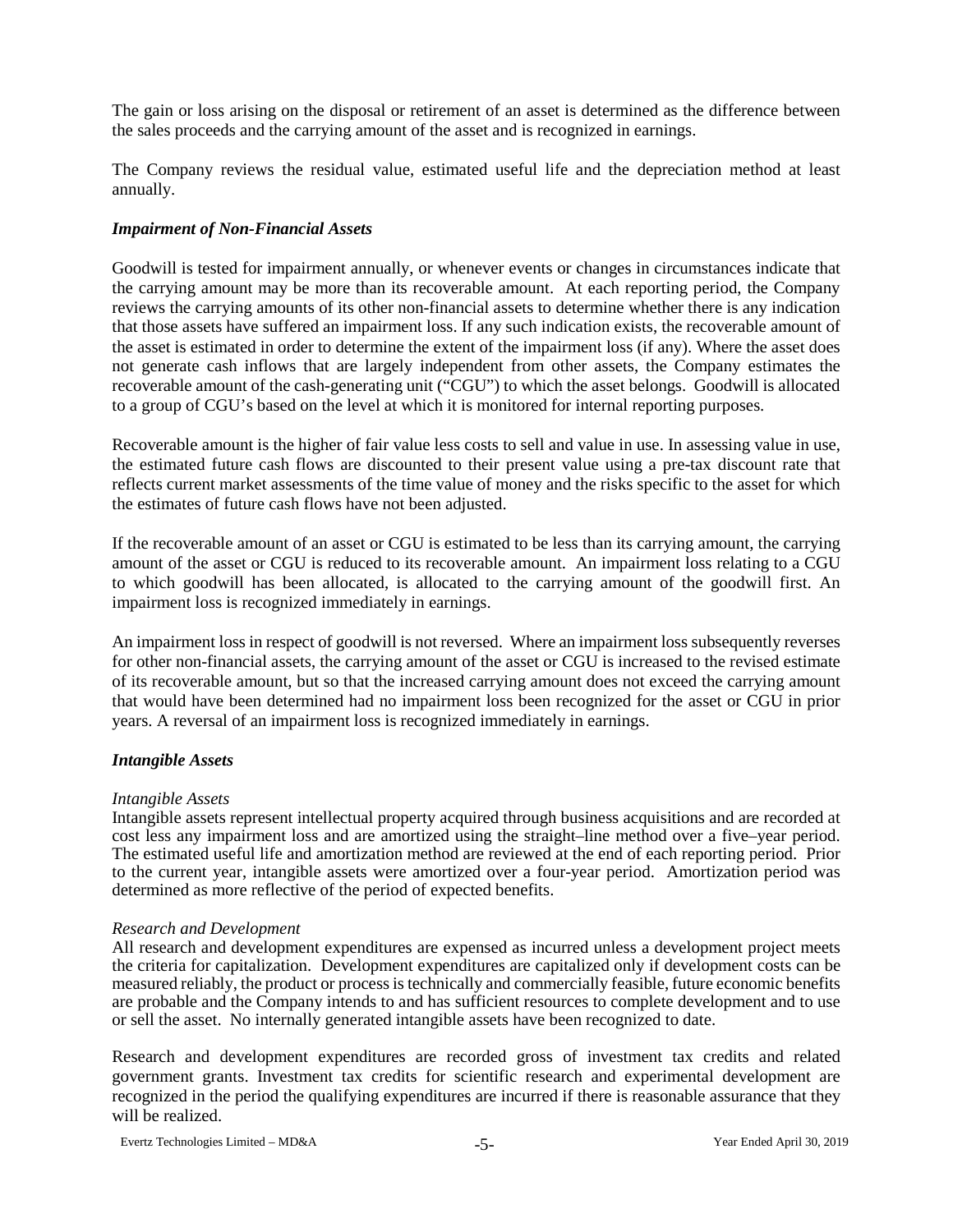# *Provisions*

Provisions are recognized when the Company has a present obligation (legal or constructive) as a result of a past event, it is probable that the Company will be required to settle that obligation and a reliable estimate can be made of the amount of the obligation.

The amount recognized as a provision is the best estimate of the consideration required to settle the present obligation at the reporting period, taking into account the risks and uncertainties surrounding the obligation. Where a provision is measured using the cash flows estimated to settle the present obligation, its carrying amount is the present value of those cash flows.

When some or all of the economic benefits required to settle a provision are expected to be recovered from a third party, a receivable is recognized as an asset if it is virtually certain that reimbursement will be received and the amount of the receivable can be measured reliably.

#### *Leasing*

Leases are classified as finance leases whenever the terms of the lease transfer substantially all the risks and rewards of ownership to the lessee. All other leases are classified as operating leases.

Assets held under finance leases are recognised as assets of the Company at their fair value or, if lower, at the present value of the minimum lease payments, each determined at the inception of the lease. The corresponding liability to the lessor is included in the statement of financial position as a finance lease obligation.

Rentals payable under operating leases are charged to earnings on a straight-line basis over the term of the relevant lease.

## *Foreign Currency Translation*

The individual financial statements of each subsidiary entity are presented in the currency of the primary economic environment in which the entity operates (its functional currency). For the purpose of the consolidated financial statements, the results and financial position of each group entity are presented in Canadian dollars ("CDN"), which is the functional currency of the parent Company and the presentation currency for the financial statements.

In preparing the financial statements of the individual entities, transactions in currencies other than the entity's functional currency (foreign currencies) are recognized at the rates of exchange prevailing at the dates of the transactions. At the end of each reporting period, monetary items denominated in foreign currencies are retranslated at the rates prevailing at that date. Exchange differences are recognized in earnings in the period in which they arise. Non-monetary items that are measured in terms of historical cost in a foreign currency are not retranslated.

For the purpose of presenting consolidated financial statements, the assets and liabilities of the Company's foreign operations are expressed in Canadian dollars using exchange rates prevailing at the end of the reporting period. Income and expense items are translated at the average exchange rates for the period. Foreign currency gains and losses are recognized in other comprehensive earnings. The relevant amount in cumulative foreign currency translation adjustment is reclassified into earnings upon disposition or partial disposition of a foreign operation and attributed to non-controlling interests as appropriate.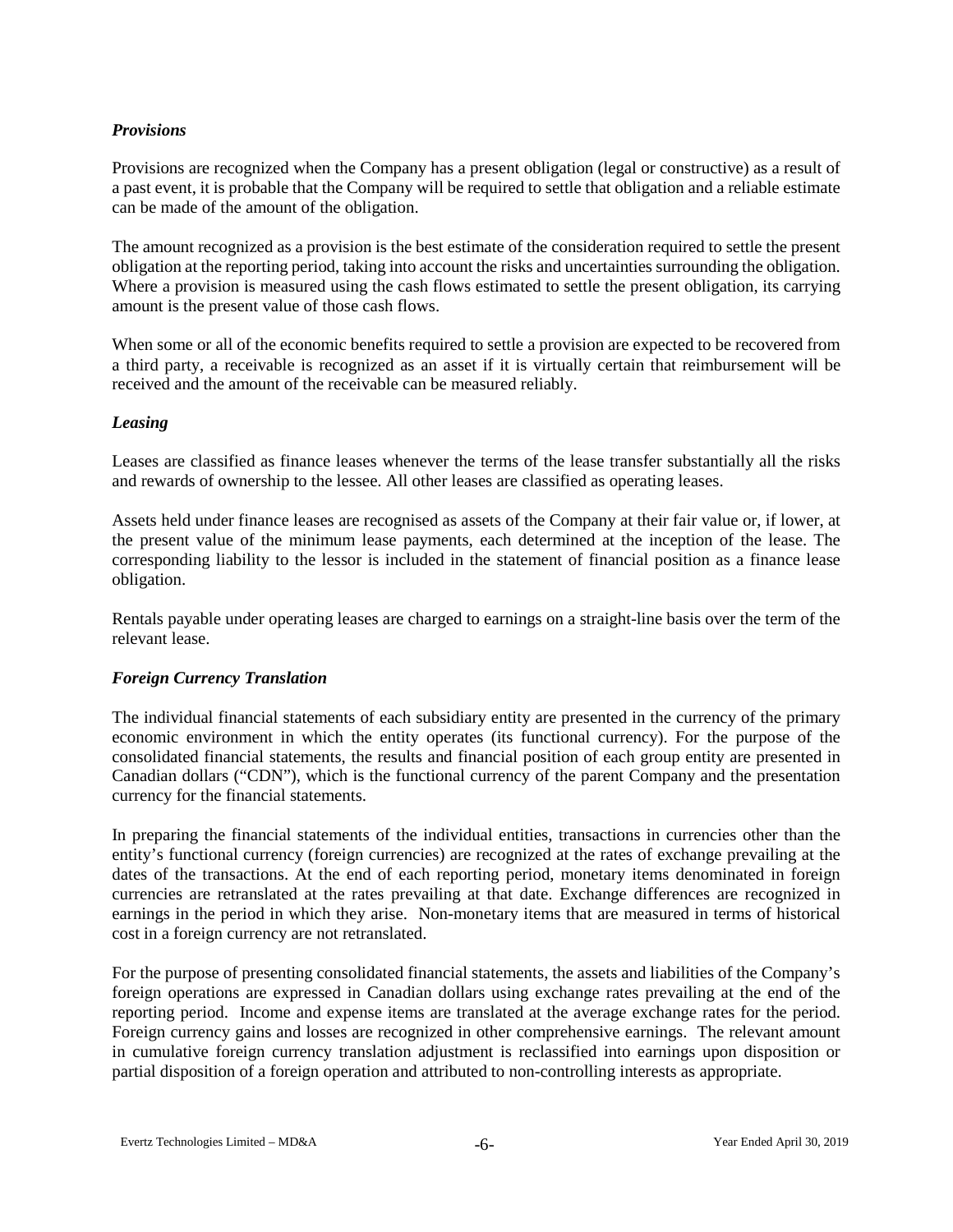## *Income Taxes*

## *Current Tax*

The tax currently payable is based on taxable profit for the year. Taxable profit differs from net earnings as reported in the statement of earnings because it excludes items of income or expense that are taxable or deductible in other years and it further excludes items that are never taxable or deductible. The Company's liability for current tax is calculated using tax rates that have been enacted or substantively enacted by the statement of financial position date.

## *Deferred Tax*

Deferred tax is the tax expected to be payable or recoverable on unused tax losses and credits, as well as differences between the carrying amounts of assets and liabilities in the financial statements and the corresponding tax bases used in the computation of taxable profit. Deferred tax liabilities are generally recognized for all taxable temporary differences and deferred tax assets are recognized to the extent that it is probable that taxable profits will be available against which unused tax losses, credits and other deductible temporary differences can be utilized. Such assets and liabilities are not recognized if the temporary difference arises from the initial recognition of goodwill or from the initial recognition (other than in a business combination) of other assets and liabilities in a transaction that affects neither the taxable profit nor the accounting profit.

The carrying amount of deferred tax assets is reviewed at each reporting period and reduced to the extent that it is no longer probable that sufficient taxable profits will be available to allow all or part of the asset to be recovered.

Deferred tax is calculated at the tax rates that are expected to apply in the period when the liability is settled or the asset is realized. The measurement of deferred tax liabilities and assets reflects the tax consequences that would follow from the manner in which the Company expects, at the end of the reporting period, to recover or settle the carrying amount of its assets and liabilities. Deferred tax is charged or credited to earnings, except when it relates to items charged or credited directly to other comprehensive earnings or equity, in which case the deferred tax is also dealt with in other comprehensive earnings or equity.

#### *Share Based Compensation*

Equity settled share based payments to employees and others providing similar services are measured at the fair value of the equity instruments at the grant date.

The fair value determined at the grant date of the equity settled share based payments is expensed on a straight-line basis over the vesting period of the option based on the Company's estimate of the number of equity instruments that will eventually vest. At each reporting period, the Company revises its estimate of the number of equity instruments expected to vest. The impact of the revision of the original estimates, if any, is recognized in earnings such that the cumulative expense reflects the revised estimate, with a corresponding adjustment to share based payment reserve.

Cash settled share based earnings to employees or others providing similar services are measured at the fair value of the instruments at the grant date. The fair value is recognized as an expense with a corresponding increase in liabilities over the vesting period of the option grant. At each reporting period, the Company revises its estimate of fair value and the number of instruments expected to vest. The impact of the revision of the original estimates, if any, is recognized in earnings such that the cumulative expense reflects the revised estimate, with a corresponding adjustment to liabilities.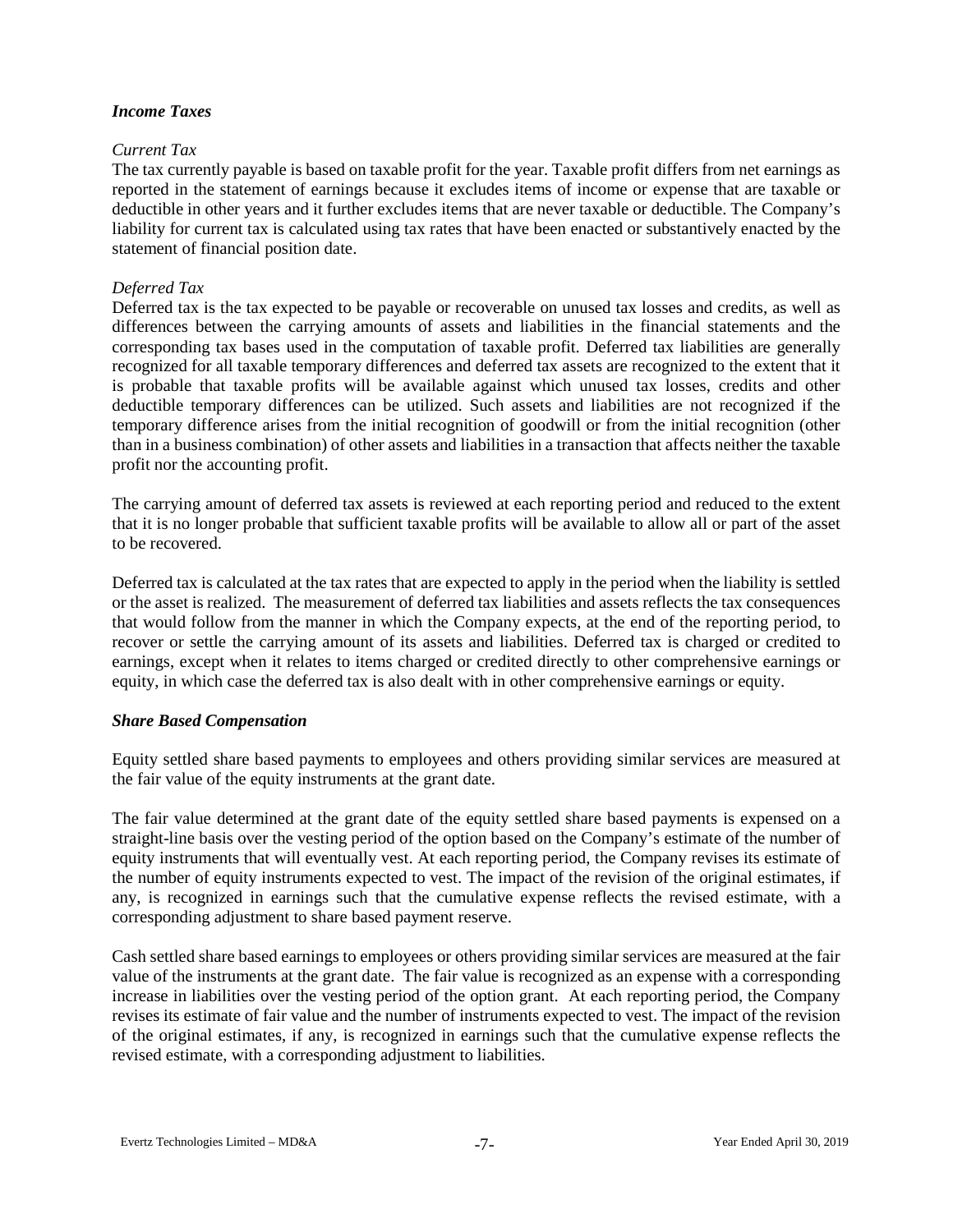## *Earnings Per Share*

The Company presents basic and diluted earnings per share ("EPS") data for its common shares. Basic EPS is calculated by dividing the net earnings attributable to shareholders by the weighted average number of common shares outstanding during the period. Diluted EPS is determined by adjusting the net earnings attributable to shareholders and the weighted average number of common shares outstanding for the effects of all potentially dilutive common shares, which is comprised of share options granted to employees with an exercise price below the average market price.

#### *Finance Costs*

Finance costs directly attributable to the acquisition, construction or production of qualifying assets, which are assets that necessarily take a substantial period of time to get ready for their intended use or sale, are added to the cost of those assets, until such time as the assets are substantially ready for their intended use or sale.

Investment income earned on the temporary investment of specific borrowings pending their expenditure on qualifying assets is deducted from the borrowing costs eligible for capitalisation.

All other finance costs are recognized in earnings in the period in which they are incurred.

#### *Investment Tax Credits*

The Company is entitled to investment tax credits, which are earned as a percentage of eligible research and development expenditures incurred in each taxation year. Investment tax credits relate entirely to the Company's research and development expenses in the consolidated statements of earnings but are presented separately in the consolidated statements of earnings for information purposes. Investment tax credits are recognized and recorded within income tax receivable or as a reduction of income tax payable, when there is reasonable assurance they will be received.

#### *Financial Instruments*

The Company's financial assets and liabilities which are initially recorded at fair value and subsequently measured based on their assigned classifications as follows:

#### **Asset/Liability Classification**

Cash and cash equivalents<br>
Marketable securities<br>
Fair value throu Trade and other receivables Trade and other payables, excluding RSUs Amortized cost RSUs Fair value through profit or loss Long term debt Amortized cost

Fair value through profit or loss<br>Amortized cost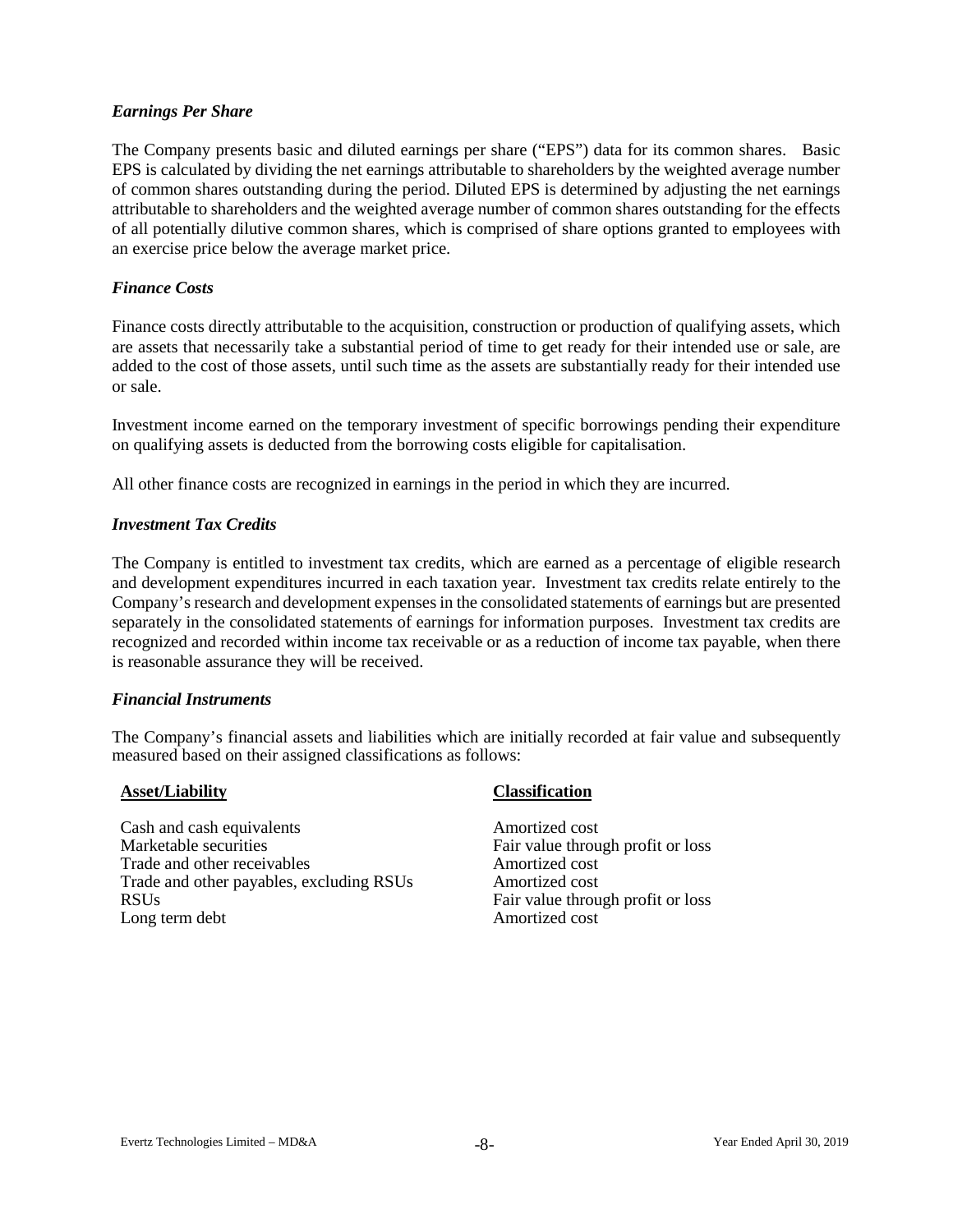## *Financial Assets*

All financial assets are initially measured at fair value, plus transaction costs, except for those financial assets classified as fair value through profit or loss, which are initially measured at fair value. Transaction costs in respect of financial instruments that are classified as fair value through profit or loss are recognized in earnings immediately. Transaction costs in respect of other financial instruments are included in the initial measurement of the financial instrument.

Financial assets are classified into the following specific categories: financial assets "at fair value through profit or loss" ("FVTPL"), "fair value through other comprehensive income ("FVOCI")" and "amortized cost". The classification depends on the nature and purpose of the financial assets and is determined at the time of initial recognition.

Financial assets at FVTPL are stated at fair value, with any gains or losses arising on re-measurement recognized in earnings.

#### *Impairment of Financial Assets*

Financial assets, other than those at FVTPL, are assessed for indicators of impairment at the time of initial recognition and at each reporting period. Financial assets are impaired where there is objective evidence that, as a result of one or more events that occurred after the initial recognition of the financial asset, the estimated future cash flows of the investment have been affected. For certain categories of financial assets, such as trade and other receivables, assets that are assessed not to be impaired individually are, in addition, assessed for impairment on a collective basis. Objective evidence of impairment of a financial asset can include a significant or prolonged decline in the fair value of an asset, default or delinquency by a debtor, indication that a debtor will enter bankruptcy or financial re-organization or the disappearance of an active market for a security.

For financial assets carried at amortized cost, the amount of the impairment is the difference between the asset's carrying amount and the present value of estimated future cash flows, discounted at the financial asset's original effective interest rate.

The carrying amount of the financial asset is reduced by the impairment loss directly for all financial assets with the exception of trade receivables, where the carrying amount is reduced through the use of an allowance account. A trade receivable is considered impaired if it is probable that a customer will not pay all amounts due. When a trade receivable is considered impaired, it is recorded in the allowance account. Subsequent recoveries of amounts are credited against the allowance account. Changes in the carrying amount of the allowance account are recognized in earnings. When there is no reasonable expectation of recovery, the trade receivable balance is written off against the allowance account.

## *Financial Liabilities and Equity Instruments Issued by the Company*

Financial liabilities at FVTPL are stated at fair value, with any gains or losses arising on re-measurement recognized in earnings. The net gain or loss recognized in earnings incorporates any interest paid on the financial liability and is included in the "other income and expenses" line item in the consolidated statements of earnings.

An equity instrument is any contract that evidences a residual interest in the assets of an entity after deducting all of its liabilities. Equity instruments issued by the Company are recognized at the proceeds received, net of direct issue costs.

Other financial liabilities, including long term debt, are initially measured at fair value, net of transaction costs. Other financial liabilities are subsequently measured at amortized cost using the effective interest method, with interest expense recognized on an effective yield basis.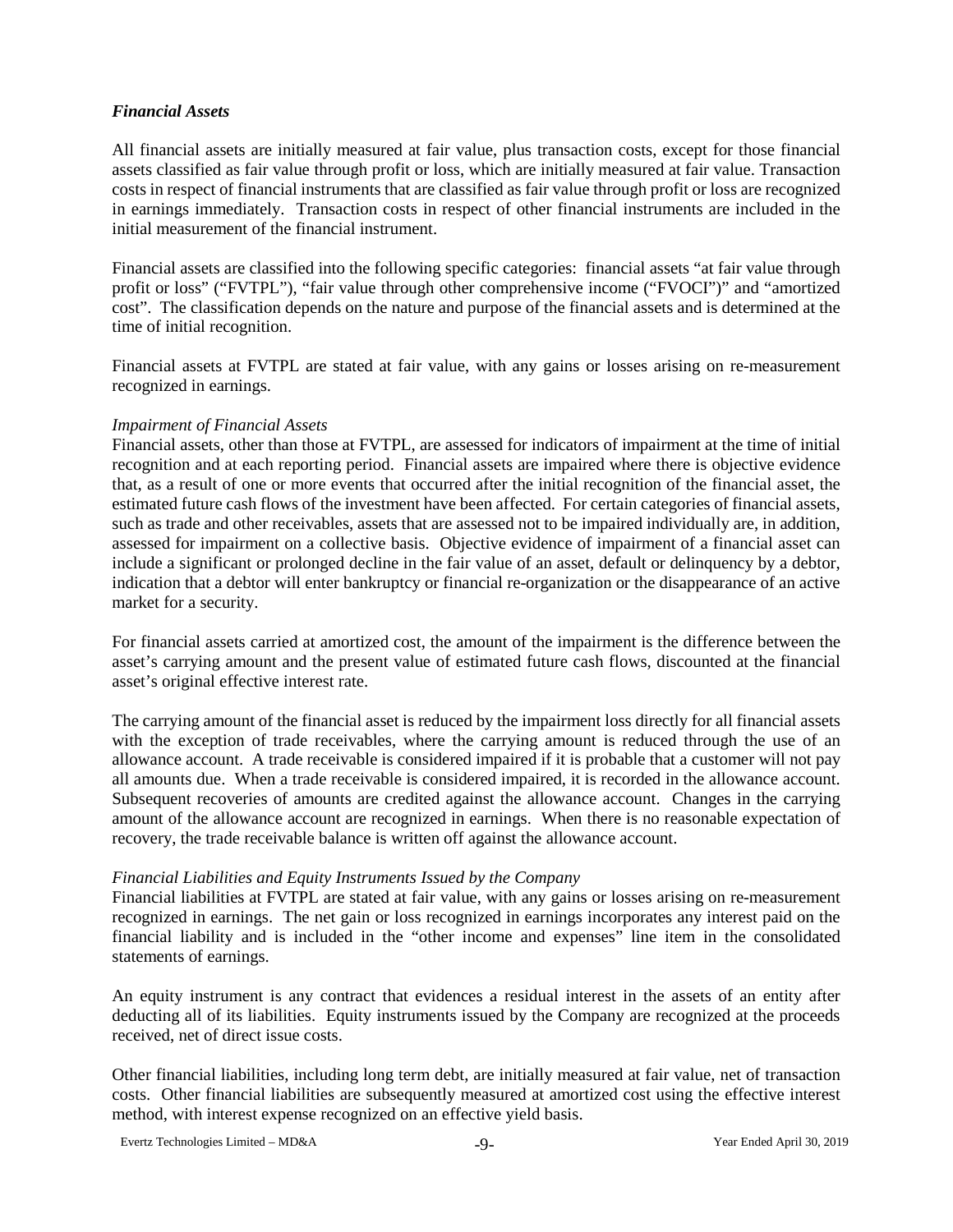## *Use of Estimates and Judgments*

The preparation of financial statements in conformity with IFRS requires management to make judgments, estimates and assumptions that affect the reported amounts of assets and liabilities and disclosure of contingent assets and liabilities at the date of the financial statements and the reported amounts of revenues and expenses during the year. Consequently, actual results could differ from those estimates. Those estimates and underlying assumptions are reviewed on an ongoing basis. Revisions to accounting estimates are recognized in the period in which the estimate is revised and in any future periods affected. Significant estimates include the determination of expected credit losses which are based on the amount and timing of cash flows expected to be received, provision for inventory obsolescence which is recorded to adjust to the net realizable value of inventory and based on current market prices and past experiences, the useful life of property, plant and equipment and intangibles for depreciation which are based on past experiences, expected use and industry trends, amortization and valuation of net recoverable amount of property, plant and equipment and intangibles, determination of fair value for share based compensation, evaluating deferred income tax assets and liabilities, the determination of fair value of financial instruments and the likelihood of recoverability, and the determination of implied fair value of goodwill and implied fair value of assets and liabilities for purchase price allocation purposes and goodwill impairment assessment purposes.

Significant items requiring the use of judgment in application of accounting policies and assumptions include the determination of functional currencies, classification of financial instruments, classification of leases, determination if revenues should be recognized at a point in time or over time, application of the percentage of completion method on long-term contracts, degree of componentization applied when calculating amortization of property, plant and equipment, and identification of cash generating units for impairment testing purposes.

#### *Operating Segments*

An operating segment is a component of the Company that engages in business activities from which it may earn revenues and incur expenses, including revenues and expenses that relate to transactions with any of the Company's other components. The Company reviewed its operations and determined that it operates a single reportable segment, the television broadcast equipment market. The single reportable operating segment derives its revenue from the sale of hardware and software solutions including related services, training and commissioning.

#### **Changes in Accounting Policies**

#### *Financial Instruments*

IFRS 9, *Financial instruments* ("IFRS 9") was issued by the IASB in July 2014 and replaced IAS 39, *Financial Instruments: Recognition and Measurement* ("IAS 39"). IFRS 9 includes a logical model for classification and measurement of financial assets; a single, forward looking "expected credit loss" impairment model and a substantially reformed approach to hedge accounting to better link the economics of risk management with its accounting treatment. The Company adopted IFRS 9 on May 1, 2018.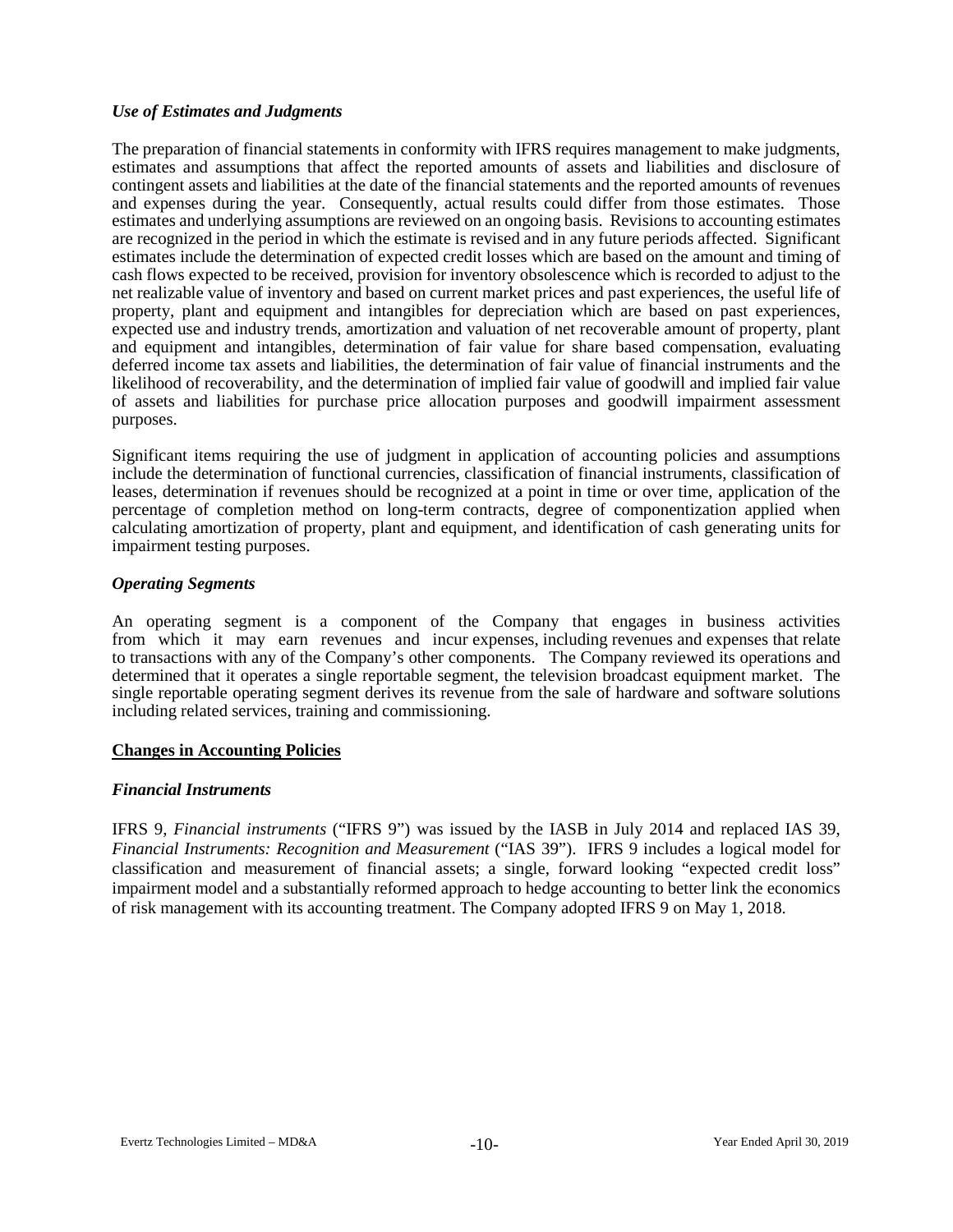## *Revenue*

IFRS 15, *Revenue from contracts with customers* ("IFRS 15") was issued by the IASB in May 2014 to replace IAS 11, *Construction Contracts* and IAS 18, *Revenue* and other interpretive guidance associated with revenue recognition. IFRS 15 provides a single, principles-based five-step model to be applied to all contracts with customers to determine how and when to recognize revenue. The Company has adopted IFRS 15 with an initial adoption date of May 1, 2018. The Company utilized the modified retrospective approach to adopt the new standard and therefore, the comparative information has not been restated and continues to be reported under IAS 18 and IAS 11.

## **New and Revised IFRSs Issued but Not Yet Effective**

Following is a listing of amendments, revisions and new International Financial Reporting Standards issued but not yet effective. Unless otherwise indicated, earlier application is permitted. The Company has not yet determined the final impact of the adoption of the following standards.

## *Leases*

IFRS 16, *Leases* ("IFRS 16") was issued by the IASB in January 2016 and will replace IAS 17, *Leases.* IFRS 16 introduces a single accounting model for lessees to bring leases on-balance sheet while lessor accounting remains largely unchanged. IFRS 16 is effective for annual periods beginning on or after January 1, 2019. The total amount of future lease commitments as at April 30, 2019 is \$39,197. The Company has not yet determined the final impact of the adoption of the standards.

#### *Uncertainty over Income Tax Positions*

IFRIC 23 clarifies how to recognize and measure current and deferred income tax assets and liabilities when there is uncertainty over income tax treatments. The Company has not yet determined the final impact of the adoption of the standards.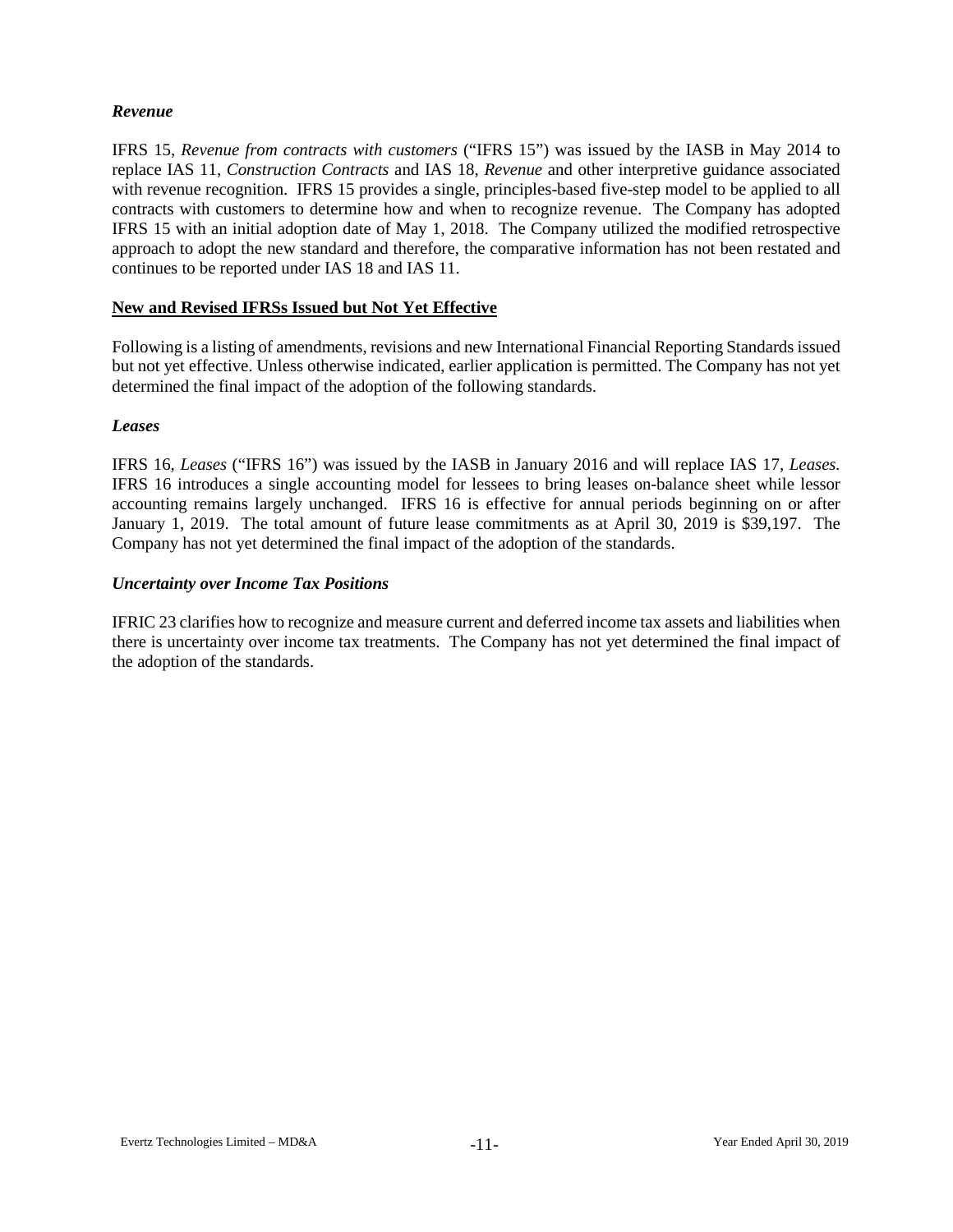# **YEAR END HIGHLIGHTS**

Revenue was \$443.6 million for the year ended April 30, 2019 an increase of \$40.8 million, compared to \$402.8 million for the year ended April 30, 2018. Revenue increased in the United States/Canada by 18%.

For the year ended April 30, 2019, net earnings were \$78.5 million, an increase from \$53.5 million for the year ended April 30, 2018 and fully diluted earnings per share were \$1.02 an increase from \$0.70 for the year ended April 30, 2018.

Gross margin during the year ended April 30, 2019 was 57.1% as compared to 55.3% for the year ended April 30, 2018.

Foreign exchange gain during the year was \$3.4 million, predominantly driven by the increase in value of the US dollar against the Canadian dollar since April 30, 2018.

Selling and administrative expenses for the year ended April 30, 2019 was \$67.8 million as compared to the year ended April 30, 2018 of \$65.5 million. As a percentage of revenue, selling and administrative expenses totaled 15.3% for the year ended April 30, 2019 as opposed to 16.3% for the year ended April 30, 2018.

Research and development ("R&D") expenses were \$85.8 million for the year ended April 30, 2019 as compared to \$80.8 million for the year ended April 30, 2018.

Cash and cash equivalents were \$104.6 million and working capital was \$282.5 million as at April 30, 2019, compared to cash and cash equivalents of \$94.2 million and working capital of \$264.5 million as at April 30, 2018.

Completed the acquisition of Quintech Electronics and Communications Inc. ("Quintech"), a world class provider of RF solutions and products, headquarters in Indiana, Pennsylvania, USA, for \$7.7 million.

## **HIGHLIGHTS FROM THE FOURTH QUARTER**

Revenue for the quarter was \$107.2 million when compared to \$93.0 million for the same period ended April 30, 2018. Revenue increased in the United States/Canada region by 22% and increased in the International region by 7%.

Fully diluted EPS was \$0.24 for the three months ended April 30, 2019 as compared to \$0.11 for the period ended April 30, 2018.

Foreign exchange gain during the quarter was \$1.9 million, predominately driven by the increase in value of the US dollar against the Canadian dollar since January 31, 2019.

Selling and administrative expenses increased by \$0.1 million for the three months ended April 30, 2019 when compared to the same period ended April 30, 2018. Selling and administrative expenses were approximately 16.7% of revenue for the three months ended April 30, 2019 as compared to approximately 19.2% of revenue for the same period ended April 30, 2018.

Research and development expenses increased by \$0.8 million for the three months ended April 30, 2019 when compared to the same period ended April 30, 2018. Research and development expenses represented approximately 20.4% of revenue for the three months ended April 30, 2019 as compared to approximately 22.6% for the same period ended April 30, 2018.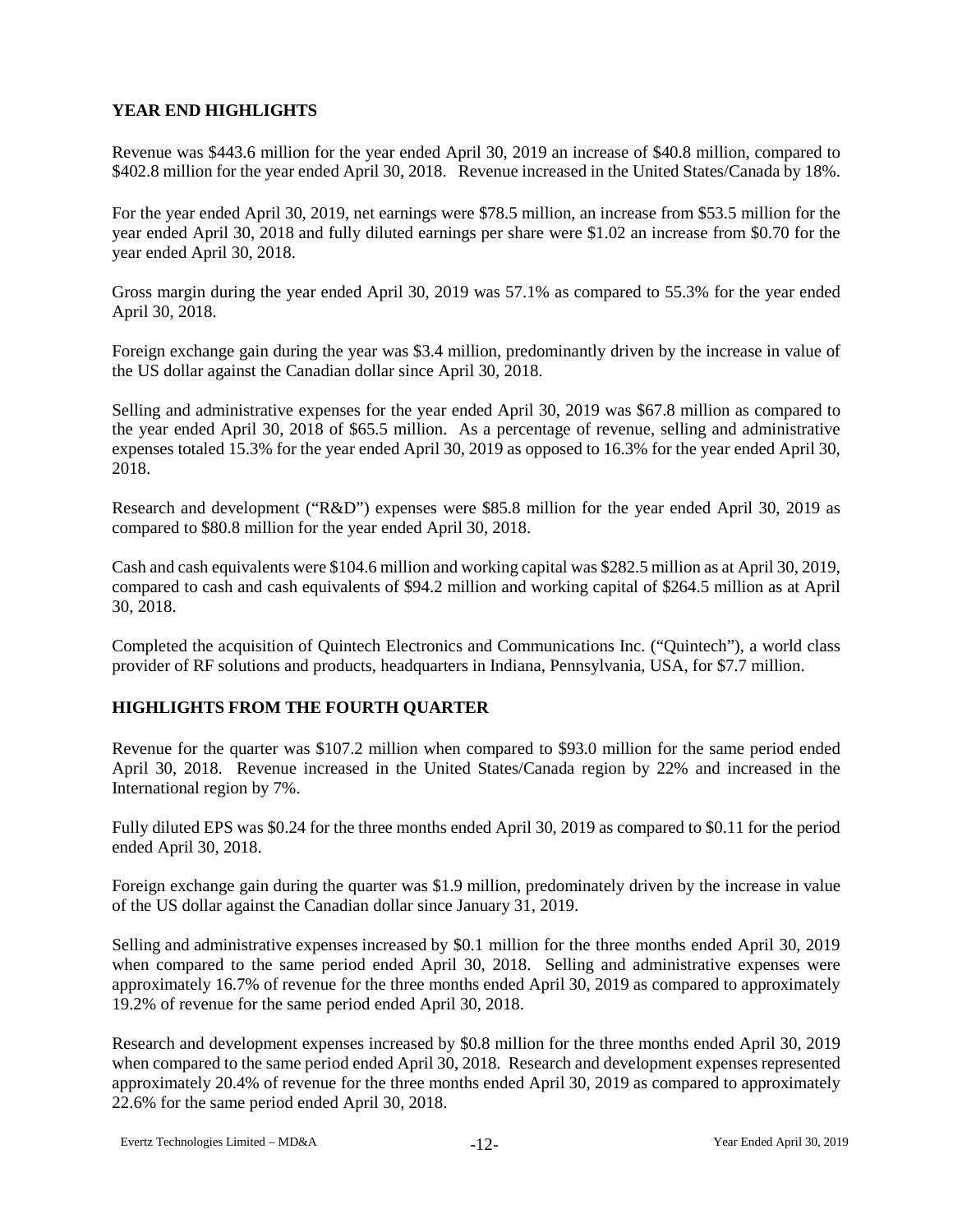# **Selected Consolidated Financial Information**

(in thousands of dollars except earnings per share and share data)

|                                                       |      |          | <b>Year Ended</b><br>April 30, |           |        |          |
|-------------------------------------------------------|------|----------|--------------------------------|-----------|--------|----------|
|                                                       |      | 2019     |                                | 2018      |        | 2017     |
| Revenue                                               | \$   | 443,556  | \$                             | 402,832   | \$     | 384,432  |
| Cost of goods sold                                    |      | 190,198  |                                | 179,931   |        | 166,288  |
| Gross margin                                          |      | 253,358  |                                | 222,901   |        | 218,144  |
| Expenses                                              |      |          |                                |           |        |          |
| Selling and administrative                            |      | 67,821   |                                | 65,531    |        | 62,135   |
| General                                               |      | 3,410    |                                | 3,336     |        | 3,743    |
| Research and development                              |      | 85,823   |                                | 80,804    |        | 73,699   |
| Investment tax credits                                |      | (8, 158) |                                | (6,743)   |        | (9,362)  |
| Share based compensation                              |      | 4,501    |                                | 4,562     |        | 5,208    |
| Foreign exchange (gain) loss                          |      | (3,404)  |                                | 4,727     |        | (9,887)  |
|                                                       |      | 149,993  |                                | 152,217   |        | 125,536  |
| Earnings before undernoted                            |      | 103,365  |                                | 70,684    |        | 92,608   |
| Finance income                                        |      | 1,394    |                                | 781       |        | 1,321    |
| Finance costs                                         |      | (752)    |                                | (455)     |        | (242)    |
| Other income and expenses                             |      | 1,080    |                                | 1,956     |        | (141)    |
| Earnings before income taxes                          |      | 105,087  |                                | 72,966    |        | 93,546   |
| Provision for (recovery of) income taxes              |      |          |                                |           |        |          |
| Current                                               |      | 26,499   |                                | 24,076    |        | 25,160   |
| Deferred                                              |      | 84       |                                | (4,656)   |        | (1, 387) |
|                                                       |      | 26,583   |                                | 19,420    |        | 23,773   |
| Net earnings for the year                             | \$   | 78,504   | \$                             | 53,546    | \$     | 69,773   |
| Net earnings attributable to non-controlling interest | $\$$ | 629      | \$                             | 460       | \$     | 613      |
| Net earnings attributable to shareholders             |      | 77,875   |                                | 53,086    |        | 69,160   |
| Net earnings for the year                             | \$   | 78,504   | \$                             | 53,546    | \$     | 69,773   |
| Earnings per share                                    |      |          |                                |           |        |          |
| Basic                                                 | \$   | 1.02     | $\mathsf{\$}$                  | 0.70      | \$     | 0.92     |
| Diluted                                               | \$   | 1.02     | \$                             | 0.70      | \$     | 0.92     |
| <b>Consolidated Balance Sheet Data</b>                |      |          |                                | As at     |        |          |
|                                                       |      |          |                                | April 30, |        |          |
|                                                       |      | 2019     |                                | 2018      |        | 2017     |
| Cash and cash equivalents                             | \$   | 104,583  | $\$$                           | 94,184    | $\$\,$ | 54,274   |
| Inventory                                             | \$   | 171,271  | \$                             | 168,070   | \$     | 178,208  |
| Working capital                                       | \$   | 282,521  | \$                             | 264,514   | \$     | 264,586  |
| Total assets                                          | \$   | 466,597  | \$                             | 421,115   | \$     | 410,568  |

| Shareholders' equity                           | \$<br>353.123 | 329,227      | -S | 317,830    |
|------------------------------------------------|---------------|--------------|----|------------|
| Number of common shares outstanding:           |               |              |    |            |
| Basic                                          | 76, 545, 246  | 76,481,746   |    | 75,742,746 |
| Fully-diluted                                  | 77,958,746    | 78,722,746   |    | 78,621,246 |
| Weighted average number of shares outstanding: |               |              |    |            |
| Basic                                          | 76,510,417    | 76,211,007   |    | 75,040,113 |
| Fully-diluted                                  | 76,529,799    | 76, 347, 750 |    | 75,374,204 |

Evertz Technologies Limited – MD&A -13- Year Ended April 30, 2019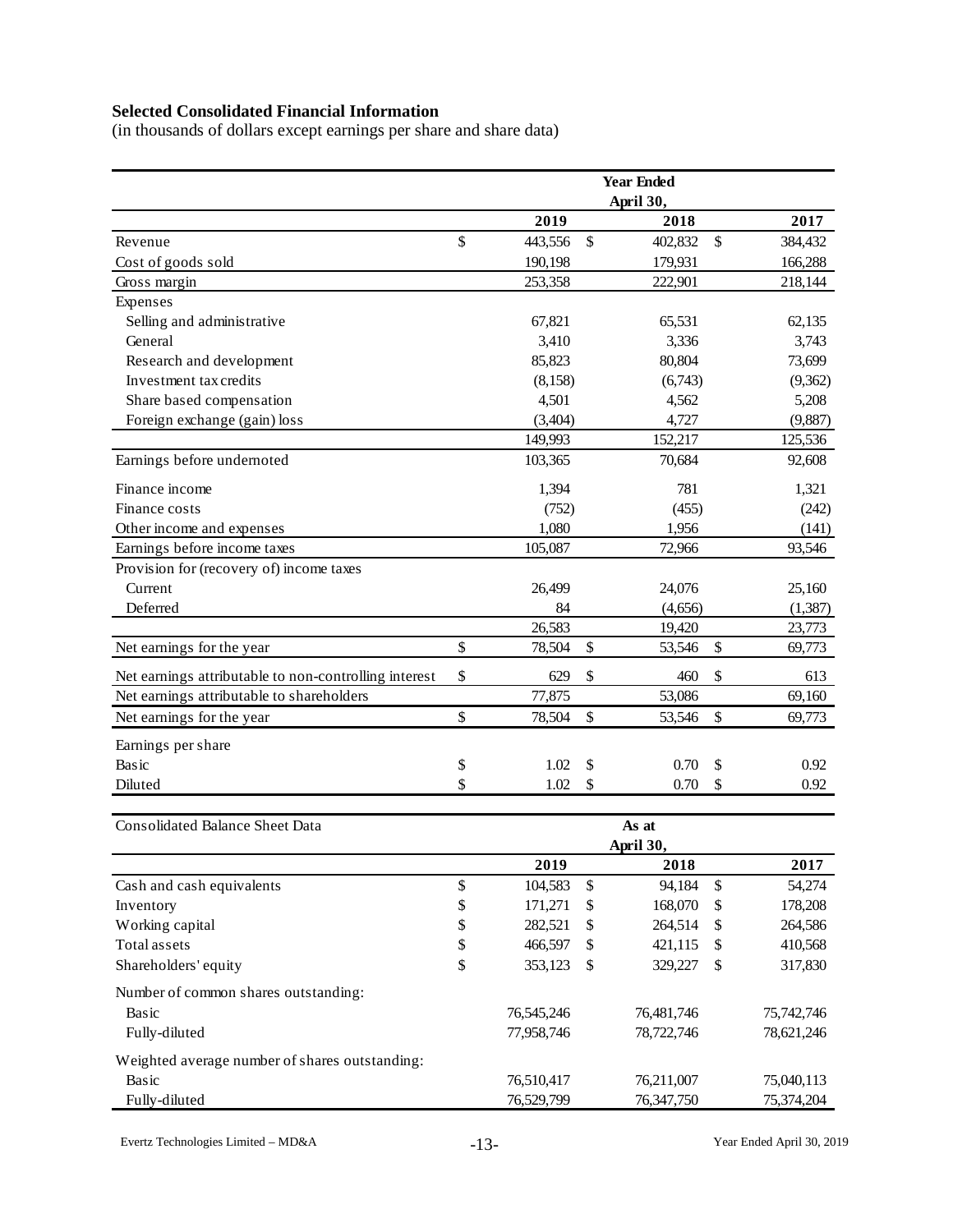#### **Consolidated Statement of Operations Data**

|                                                       | 2019       | 2018       | 2017       |
|-------------------------------------------------------|------------|------------|------------|
| Revenue                                               | 100.0%     | 100.0%     | 100.0%     |
| Cost of goods sold                                    | 42.9%      | 44.7%      | 43.3%      |
| Gross margin                                          | 57.1%      | 55.3%      | 56.7%      |
| Expenses                                              |            |            |            |
| Selling and administrative                            | 15.3%      | 16.3%      | 16.2%      |
| General                                               | 0.8%       | 0.8%       | 0.9%       |
| Research and development                              | 19.3%      | 20.1%      | 19.2%      |
| Investment tax credits                                | $(1.8\%)$  | (1.7%)     | $(2.4\%)$  |
| Share based compensation                              | 0.8%       | 1.1%       | 1.3%       |
| Foreign exchange gain                                 | $(0.8\%)$  | 1.2%       | (2.6%)     |
|                                                       | 33.8%      | 37.8%      | 32.6%      |
| Earnings before undernoted                            | 23.3%      | 17.5%      | 24.1%      |
| Finance income                                        | 0.3%       | 0.2%       | 0.3%       |
| Finance costs                                         | $(0.2\%)$  | $(0.1\%)$  | $(0.1\%)$  |
| Other income and expenses                             | 0.3%       | 0.5%       | 0.0%       |
| Earnings before income taxes                          | 23.7%      | 18.1%      | 24.3%      |
| Provision for (recovery of) income taxes              |            |            |            |
| Current                                               | 6.0%       | 6.0%       | 6.5%       |
| Deferred                                              | 0.0%       | $(1.2\%)$  | $(0.4\%)$  |
|                                                       | 6.0%       | 4.8%       | 6.1%       |
| Net earnings for the year                             | 17.7%      | 13.3%      | 18.2%      |
| Net earnings attributable to non-controlling interest | 0.1%       | 0.1%       | 0.2%       |
| Net earnings attributable to shareholders             | 17.6%      | 13.2%      | 18.0%      |
| Net earnings for the year                             | 17.7%      | 13.3%      | 18.2%      |
| Earnings per share:                                   |            |            |            |
| <b>Basic</b>                                          | \$<br>1.02 | \$<br>0.70 | \$<br>0.92 |
| Diluted                                               | \$<br>1.02 | \$<br>0.70 | \$<br>0.92 |

#### **REVENUE AND EXPENSES**

#### *Revenue*

The Company generates revenue principally from the sale of software, equipment, and technology solutions to content creators, broadcasters, specialty channels and television service providers.

The Company markets and sells its products and services through both direct and indirect sales strategies. The Company's direct sales efforts focus on large and complex end-user customers. These customers have long sales cycles typically ranging from four to eight months before an order may be received by the Company for fulfillment.

The Company monitors revenue performance in two main geographic regions: (i) United States/Canada and (ii) International.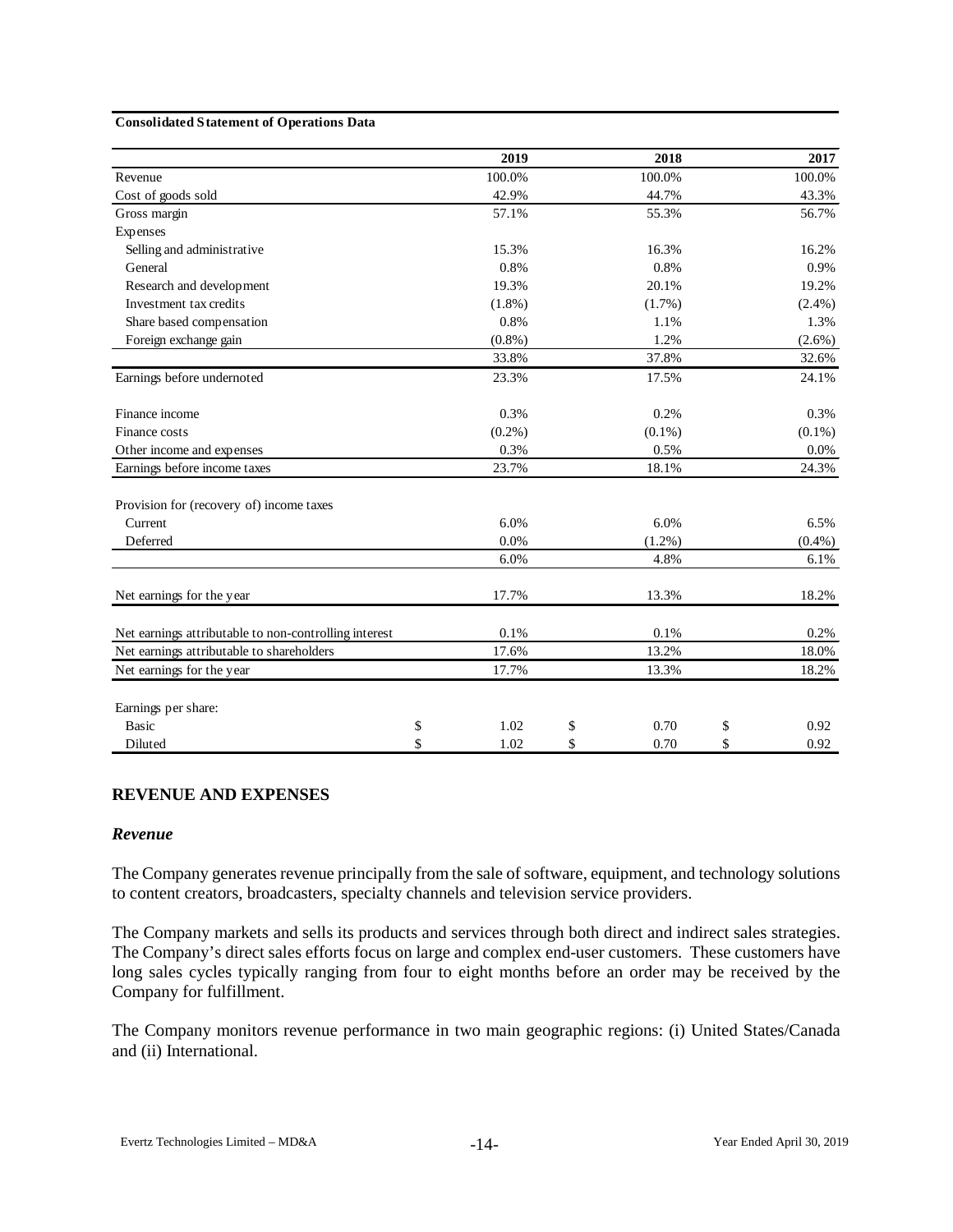The Company currently generates approximately 60% to 70% of its revenue in the United States/Canada. The Company recognizes the opportunity to more aggressively target markets in other geographic regions and intends to invest in personnel and infrastructure in those markets.

While a significant portion of the Company's expenses are denominated in Canadian dollars, the Company collects substantially all of its revenues in currencies other than the Canadian dollar and therefore has significant exposure to fluctuations in foreign currencies, in particular the US dollar. Approximately 70% to 80% of the Company's revenues are denominated in US dollars.

#### *Revenue*

| (In thousands of Canadian dollars) | <b>Year Ended</b> |         |  |           |  |         |  |
|------------------------------------|-------------------|---------|--|-----------|--|---------|--|
|                                    |                   |         |  | April 30, |  |         |  |
|                                    |                   | 2019    |  | 2018      |  | 2017    |  |
| United States/Canada               |                   | 297,803 |  | 252,770   |  | 229,082 |  |
| International                      |                   | 145.753 |  | 150.062   |  | 155,350 |  |
|                                    |                   | 443.556 |  | 402,832   |  | 384.432 |  |

Total revenue for the year ended April 30, 2019 was \$443.6 million, an increase of \$40.8 million or 10% as compared to revenue of \$402.8 million for the year ended April 30, 2018.

Revenue in the United States/Canada region was \$297.8 million for the year ended April 30, 2019, an increase of \$45.0 million or 18% when compared to revenue of \$252.8 million for the year ended April 30, 2018.

Revenue in the International region was \$145.8 million for the year ended April 30, 2019, a decrease of \$4.3 million or 3% as compared to revenue of \$150.1 million for the year ended April 30, 2018.

## *Cost of Sales*

Cost of sales consists primarily of costs of manufacturing and assembly of products. A substantial portion of these costs is represented by components and compensation costs for the manufacture and assembly of products as well as inventory obsolescence and write-offs. Cost of sales also includes related overhead, certain depreciation, final assembly, quality assurance, inventory management and support costs. Cost of sales also includes the costs of providing services to clients, primarily the cost of service-related personnel.

## *Gross Margin*

| (In thousands of Canadian dollars, | <b>Year Ended</b> |           |  |         |  |         |  |  |
|------------------------------------|-------------------|-----------|--|---------|--|---------|--|--|
| except for percentages)            |                   | April 30, |  |         |  |         |  |  |
|                                    |                   | 2019      |  | 2018    |  | 2017    |  |  |
| Gross margin                       |                   | 253,358   |  | 222.901 |  | 218,144 |  |  |
| Gross margin % of sales            |                   | 57.1%     |  | 55.3%   |  | 56.7%   |  |  |

Gross margin for the year ended April 30, 2019 was \$253.4 million, compared to \$222.9 million for the year ended April 30, 2018. As a percentage of revenue, the gross margin was 57.1% for the year ended April 30, 2019, as compared to 55.3% for the year ended April 30, 2018.

Gross margins vary depending on the product mix, geographic distribution and competitive pricing pressures and currency fluctuations. For the year ended April 30, 2019 the gross margin, as a percentage of revenue, was in the Company's projected range. The pricing environment continues to be very competitive with substantial discounting by our competition.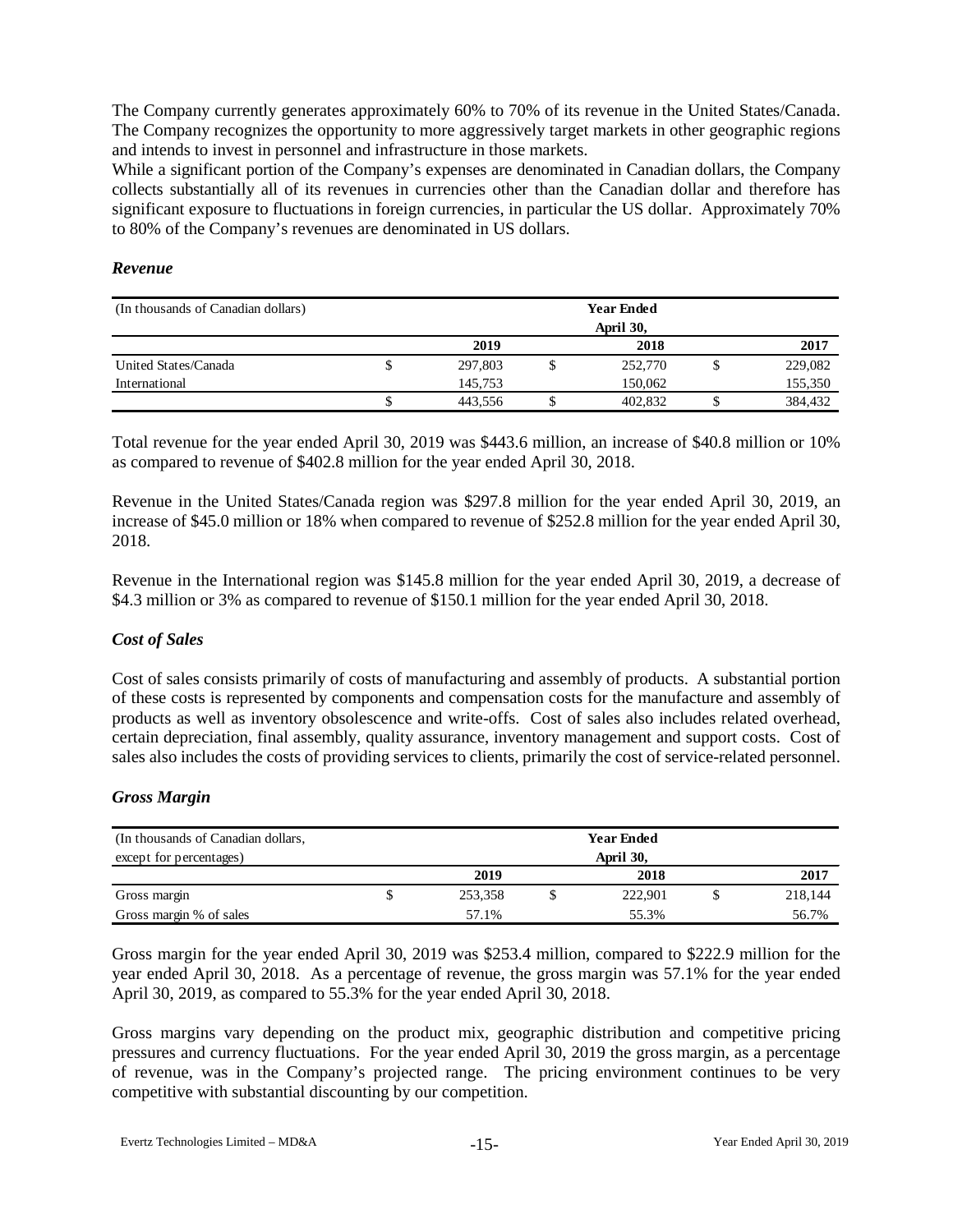The Company expects that it will continue to experience competitive pricing pressures. The Company continually seeks to build its products more efficiently and enhance the value of its product and service offerings in order to reduce the risk of declining gross margin associated with the competitive environment.

## *Operating Expenses*

The Company's operating expenses consist of: (i) selling, administrative and general; (ii) research and development and (iii) foreign exchange.

Selling expenses primarily relate to remuneration of sales and technical personnel. Other significant cost components include trade show costs, advertising and promotional activities, demonstration material and sales support. Selling and administrative expenses relate primarily to remuneration costs of related personnel, legal and professional fees, occupancy and other corporate and overhead costs. The Company also records certain depreciation and amortization charges as general expenses. For the most part, selling, and administrative expenses are fixed in nature and do not fluctuate directly with revenue. The Company has certain selling expenses that tend to fluctuate in regards to the timing of trade shows.

The Company invests in research and development to maintain its position in the markets it currently serves and to enhance its product portfolio with new functionality and efficiencies. Although the Company's research and development expenditures do not fluctuate directly with revenues, it monitors this spending in relation to revenues and adjusts expenditures when appropriate. Research and development expenditures consist primarily of personnel costs and material costs. Research and development expenses are presented on a gross basis (without deduction of research and development tax credits). Research and development tax credits associated with research and development expenditures are shown separately under research and development tax credits.

| (In thousands of Canadian dollars,    |        | <b>Year Ended</b> |        |
|---------------------------------------|--------|-------------------|--------|
| except for percentages)               |        | April 30,         |        |
|                                       | 2019   | 2018              | 2017   |
| Selling and administrative            | 67.821 | 65.531            | 62,135 |
| Selling and administrative % of sales | 15.3%  | 16.3%             | 16.2%  |

# *Selling and Administrative*

Selling and administrative expenses excludes stock based compensation, depreciation and amortization of intangibles. Selling and administrative expenses for the year ended April 30, 2019 were \$67.8 million or 15.3% of revenue, as compared to selling and administrative expenses of \$65.5 million or 16.3% of revenue for the year ended April 30, 2018. The majority of the increase of \$2.3 million was a result of the inclusion of \$1.4 million in selling and administration costs associated with Quintech Electronics and Communications Inc. ("Quintech").

## *Share Based Compensation*

In March 2016, the Company adopted a restricted share unit (RSU) plan to attract, motivate and compensate persons who are integral to the growth and success of the Company. During the year ended April 30, 2019, share based compensation expense associated with the plan was \$4.0 million as compared to \$3.9 million for the year ended April 30, 2018.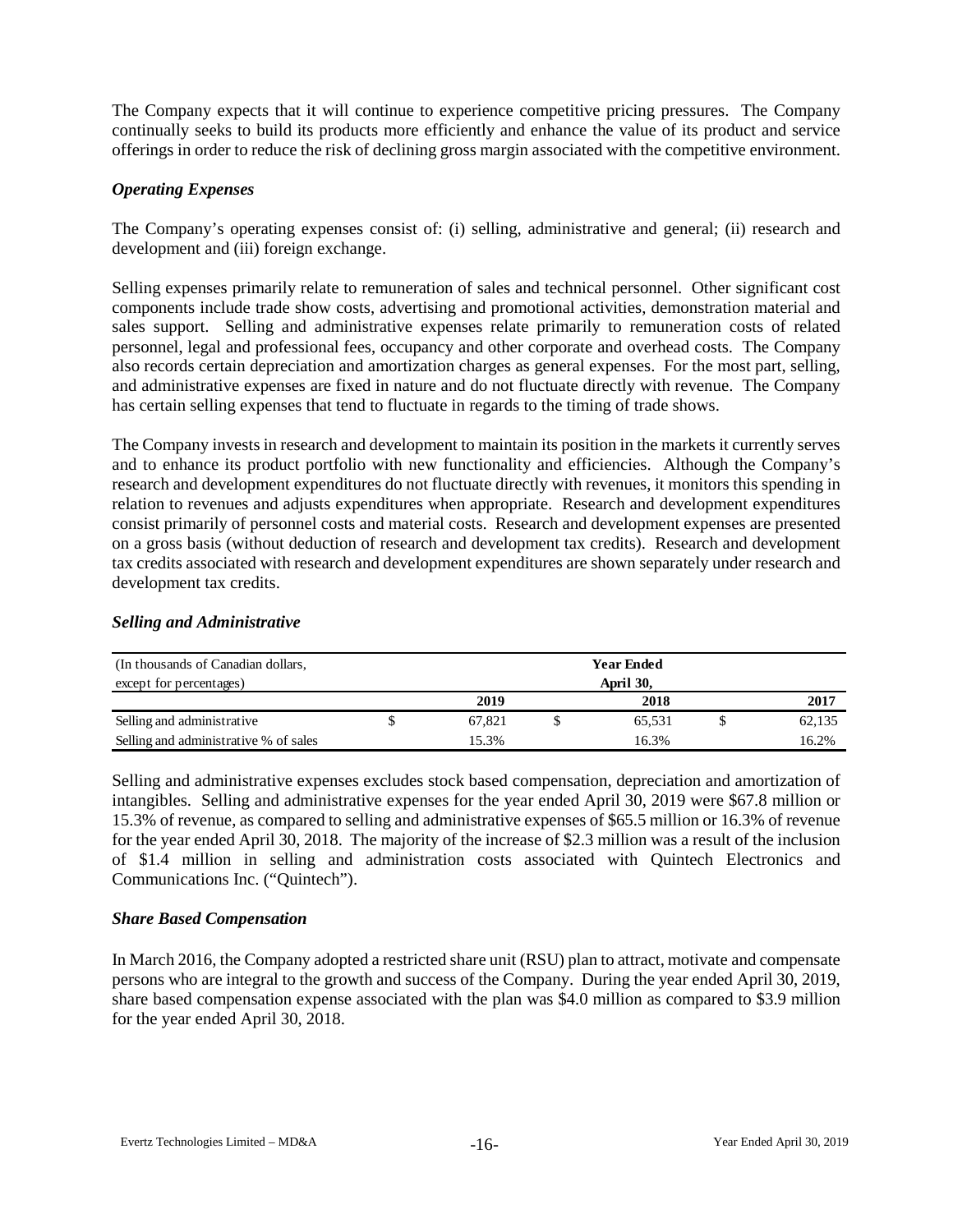### *Research and Development (R&D)*

| (In thousands of Canadian dollars,  |           |  | <b>Year Ended</b> |  |        |
|-------------------------------------|-----------|--|-------------------|--|--------|
| except for percentages)             | April 30, |  |                   |  |        |
|                                     | 2019      |  | 2018              |  | 2017   |
| Research and development expenses   | 85.823    |  | 80,804            |  | 73,699 |
| Research and development % of sales | 19.3%     |  | 20.1%             |  | 19.2%  |

For the year ended April 30, 2019, gross R&D expenses were \$85.8 million, an increase of 6% or \$5.0 million as compared to an expense of \$80.8 million for the year ended April 30, 2018. The increase of \$5.0 million was predominantly a result of increased salary expenses and the inclusion of \$1.0 million in research and development costs associated with Quintech.

#### *Investment Tax Credits*

For the year ended April 30, 2019, investment tax credits were \$8.2 million compared to \$6.7 million for the year ended April 30, 2018. The increase is driven by the increase in applicable research and development costs.

#### *Foreign Exchange*

For the year ended April 30, 2019, the foreign exchange gain was \$3.4 million, as compared to a foreign exchange loss for the year ended April 30, 2018 of \$4.7 million.

#### *Finance Income, Finance Costs, Other Income and Expenses*

For the year ended April 30, 2019, finance income, finance costs, other income and expenses netted to a gain of \$1.7 million.

# **LIQUIDITY AND CAPITAL RESOURCES**

| Liquidity and Capital Resources               |               | <b>Year Ended</b><br>April 30, |         |
|-----------------------------------------------|---------------|--------------------------------|---------|
| (in thousands of dollars except ratios)       |               |                                |         |
| Key Balance Sheet Amounts and Ratios:         | 2019          |                                | 2018    |
| Cash and cash equivalents                     | \$<br>104,583 | \$                             | 94,184  |
| Working capital                               | \$<br>282.521 | \$                             | 264,514 |
| Long-term assets                              | \$<br>69.603  | \$                             | 66,083  |
| Long-term debt                                | \$<br>239     | \$                             | 515     |
| Days sales outstanding in accounts receivable | 67            |                                | 58      |

| Statement of Cash Flow Summary |    |           | <b>Year Ended</b> |           |
|--------------------------------|----|-----------|-------------------|-----------|
|                                |    |           | April 30,         |           |
|                                |    | 2019      |                   | 2018      |
| Operating activities           | J  | 88,470    |                   | 98,378    |
| Investing activities           | \$ | (23,511)  | \$                | (13,308)  |
| Financing activities           | \$ | (54, 831) | \$                | (44, 545) |
| Net increase in cash           |    | 10,399    |                   | 39.910    |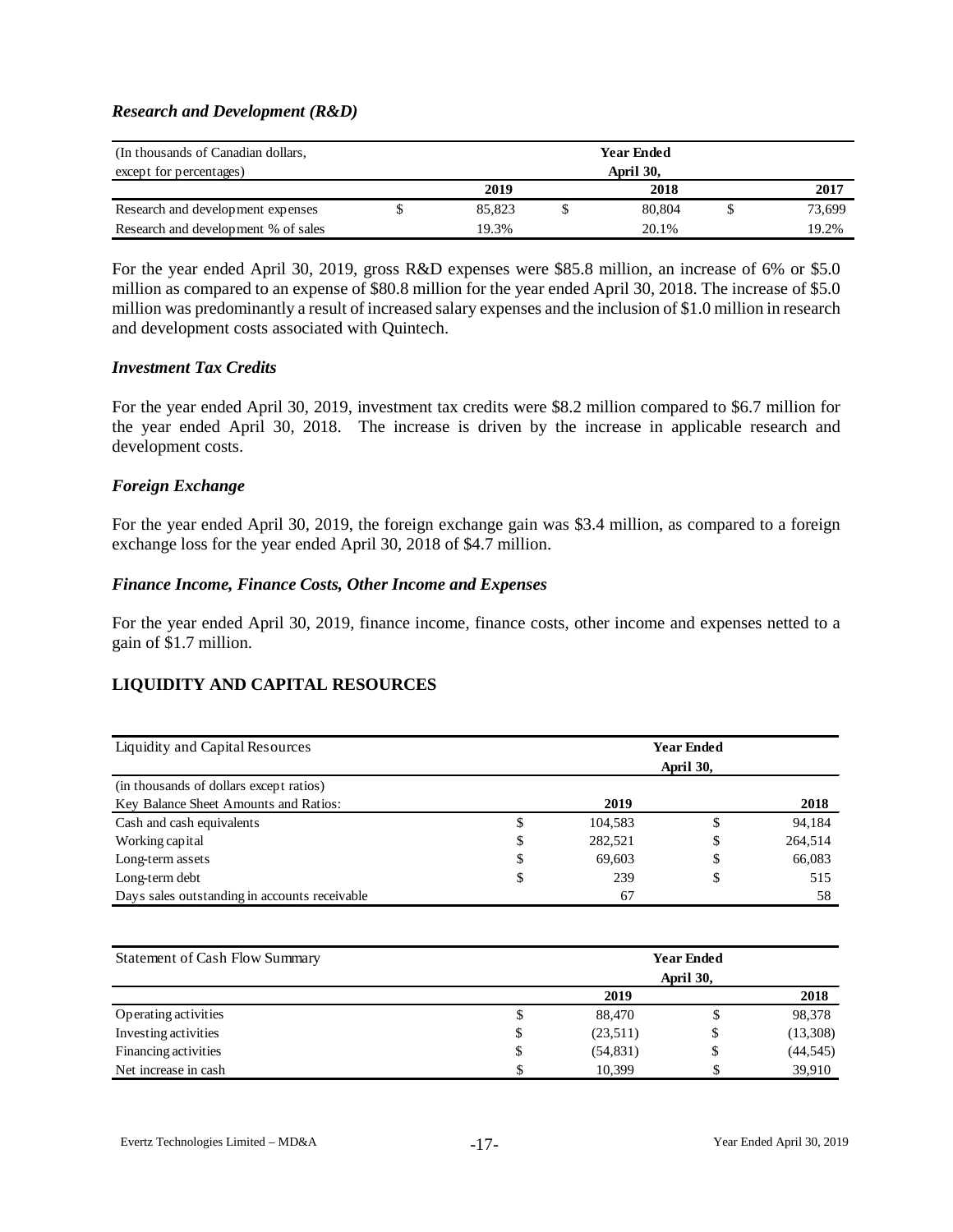## *Operating Activities*

For the year ended April 30, 2019, the Company generated cash from operations of \$88.5 million, compared to \$98.4 million for the year ended April 30, 2018. Excluding the effects of the changes in non-cash working capital and current taxes, the Company generated cash from operations of \$89.1 million for the year ended April 30, 2019 compared to \$57.6 million for the year ended April 30, 2018.

## *Investing Activities*

The Company used cash for investing activities of \$23.5 million for the year ended April 30, 2019 which was principally driven by the business acquisitions for \$9.2 million and capital assets of \$11.6 million.

#### *Financing Activities*

For the year ended April 30, 2019, the Company used cash from financing activities of \$54.8 million, which was principally driven by dividends paid of \$55.1 million.

## **WORKING CAPITAL**

As at April 30, 2019, the Company had cash and cash equivalents of \$104.6 million, compared to \$94.2 million at April 30, 2018.

The Company had working capital of \$282.5 million as at April 30, 2019 compared to \$264.5 million as at April 30, 2018.

The Company believes that the current balance in cash and plus future cash flow from operations will be sufficient to finance growth and related investment and financing activities in the foreseeable future.

Day sales outstanding in accounts receivable were 67 days at April 30, 2019 as compared to 58 for April 30, 2018. Upon the adoption of IFRS 15, contract assets have been segregated from trade and other receivables within the financial statements. For comparative purposes, day sales outstanding in accounts receivable have been recalculated for April 30, 2018 using the same methodology.

## **SHARE CAPITAL STRUCTURE**

Authorized capital stock consists of an unlimited number of common and preferred shares.

|                                       |            | <b>Year Ended</b><br>April 30, |  |  |
|---------------------------------------|------------|--------------------------------|--|--|
|                                       | 2019       |                                |  |  |
| Common shares                         | 76,545,246 | 76,481,746                     |  |  |
| Stock options granted and outstanding | 1,413,500  | 2,241,000                      |  |  |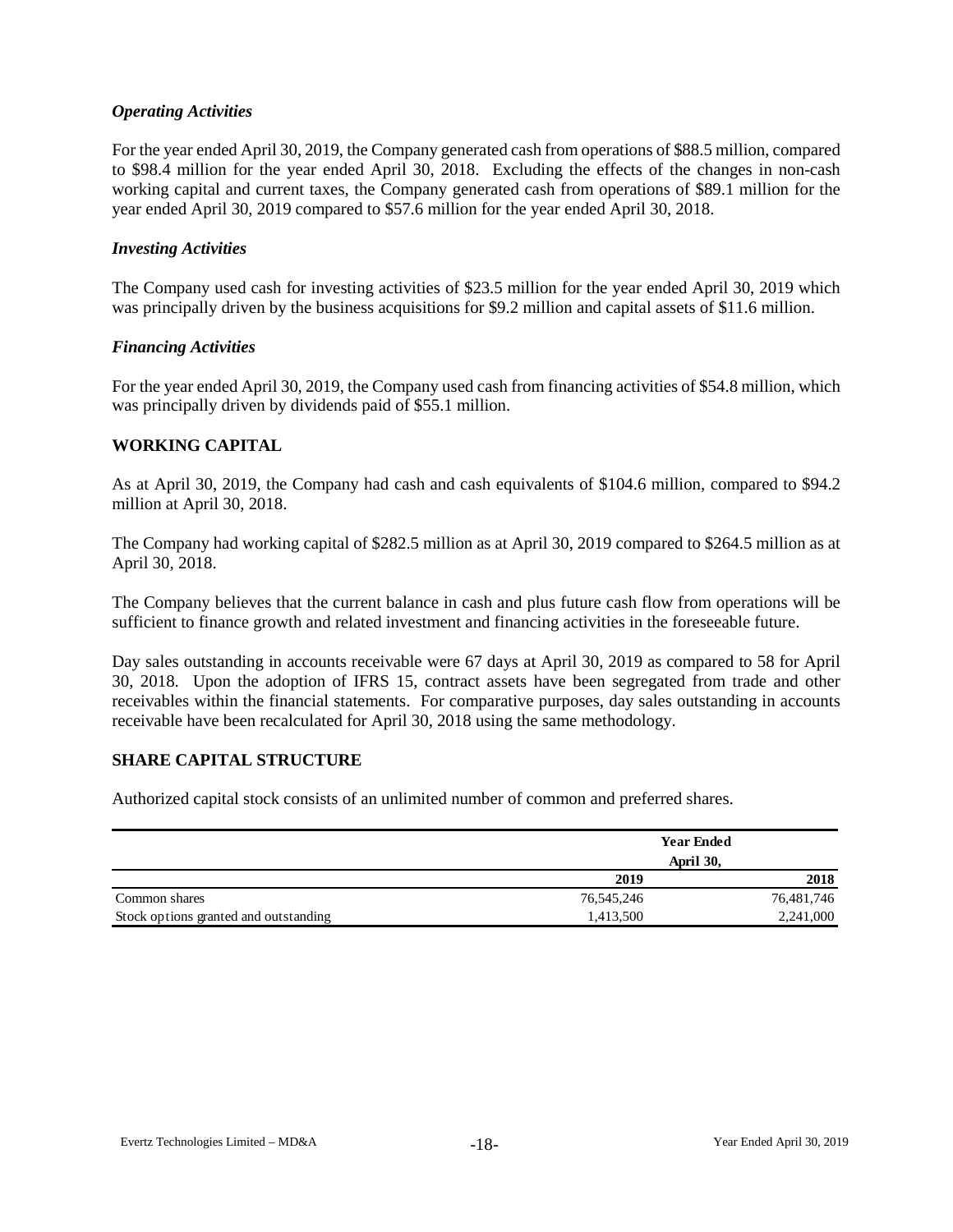# **FINANCIAL INSTRUMENTS**

The Company's financial instruments consist of cash and cash equivalents, trade and other receivables, trade and other payables and long term debt. Unless otherwise noted, it is management's opinion that the Company is not exposed to significant interest or credit risks arising from these financial instruments. The Company estimates the fair value of these instruments approximates the carrying values as listed below.

## *Fair Values and Classification of Financial Instruments:*

The following summarizes the significant methods and assumptions used in estimating the fair values of financial instruments:

- I. Quoted prices (unadjusted) in active markets for identical assets or liabilities.
- II. Inputs other than quoted prices included in level I that are observable for the asset or liability, either directly or indirectly. Cash and cash equivalents, trade and other receivables, trade and other payables and long-term debt fair value measurements have been measured within level II.
- III. Inputs for the asset or liability that are not based on observable market data.

# **CONTRACTUAL OBLIGATIONS**

The following table sets forth the Company's contractual obligations as at April 30, 2019:

| Payments Due by Period |  |        |   |                               |  |        |           |       |            |        |
|------------------------|--|--------|---|-------------------------------|--|--------|-----------|-------|------------|--------|
| (In thousands)         |  | Total  |   | 2-3 Years<br>Less than 1 Year |  |        | 4-5 Years |       | Thereafter |        |
| Operating leases       |  | 39.197 |   | 5.427                         |  | 10.153 |           | 8.365 |            | 15.252 |
| Other long-term debt   |  | 533    |   | 294                           |  | 239    |           | -     |            |        |
|                        |  | 39.730 | J | 5.721                         |  | 10.392 |           | 8.365 |            | 15,252 |

## **OFF-BALANCE SHEET FINANCING**

The Company does not have any off-balance sheet arrangements.

## **RELATED PARTY TRANSACTIONS**

In the normal course of business, we may enter into transactions with related parties. These transactions occur under market terms consistent with the terms of transactions with unrelated arms-length third parties. The Company continues to lease a premise from a company in which two shareholders' each indirectly hold a 16% interest, continues to lease a facility from a company in which two shareholders each indirectly hold a 20% interest, continues to lease two facilities for manufacturing where two shareholders indirectly own 100% interest, continues to lease a facility from a company in which two shareholders each indirectly own a 35% interest, continues to lease a facility with a director who indirectly owns 100% and continues to lease a facility where two shareholders each indirectly own 46.6%.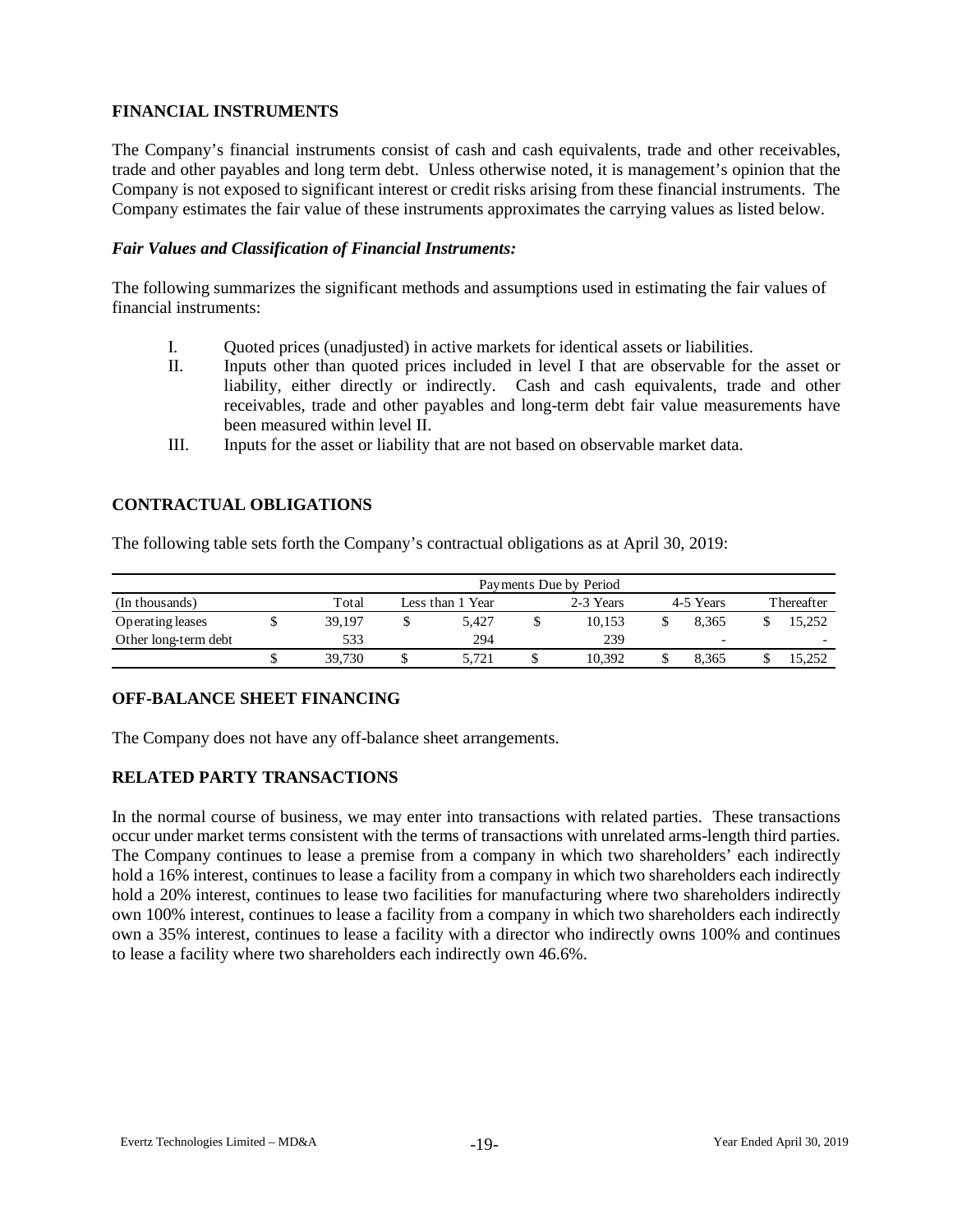# **SELECTED CONSOLIDATED QUARTERLY FINANCIAL INFORMATION**

The following table sets out selected consolidated financial information for each of the eight quarters ended April 30, 2019. In the opinion of management, this information has been prepared on the same basis as the audited consolidated financial statements. The operating results for any quarter should not be relied upon as any indication of results for any future period.

|                          |      | <b>Ouarter Ending</b> |    |         |      |           |    |           |    |          |    |          |      |         |    |           |
|--------------------------|------|-----------------------|----|---------|------|-----------|----|-----------|----|----------|----|----------|------|---------|----|-----------|
| (In thousands)           | 2019 |                       |    |         | 2018 |           |    |           |    |          |    |          | 2017 |         |    |           |
| (Unaudited)              |      | Apr 30                |    | Jan 31  |      | Oct 31    |    | July 31   |    | Apr $30$ |    | Jan 31   |      | Oct 31  |    | July 31   |
| Revenue                  | \$.  | 107,245               | \$ | 120,942 |      | \$112,280 |    | \$103,089 | \$ | 92,988   |    | \$99,574 | \$   | 101,261 |    | \$109,009 |
| Cost of goods sold       |      | 44,520                |    | 53,245  |      | 48,122    |    | 44,311    |    | 43,979   |    | 43,595   |      | 44,509  |    | 47,848    |
| Gross margin             | \$   | 62,725                | \$ | 67,697  | \$   | 64,158    |    | \$58,778  | \$ | 49,009   |    | \$55,979 | \$   | 56,752  |    | \$61,161  |
| Operating expenses       |      | 38,205                |    | 39,529  |      | 36,770    |    | 35,489    |    | 37,406   |    | 38,944   |      | 32,878  |    | 42,989    |
| Earnings from operations | \$   | 24,520                | \$ | 28,168  | \$   | 27,388    |    | \$23,289  | \$ | 11,603   |    | \$17,035 | \$   | 23,874  |    | \$18,172  |
| Non-operating income     |      | 198                   |    | 1,224   |      | 232       |    | 68        |    | 89       |    | 2,169    |      | (58)    |    | 82        |
| Earnings before taxes    | \$   | 24,718                | S  | 29,392  | \$.  | 27,620    |    | \$23,357  | \$ | 11,692   |    | \$19,204 | \$   | 23,816  | \$ | 18,254    |
| Net earnings             | \$   | 18,562                | \$ | 21,694  | \$.  | 20,346    |    | \$17,273  | \$ | 8,190    |    | \$14,532 | \$   | 17,286  |    | \$13,078  |
| Net earnings per share:  |      |                       |    |         |      |           |    |           |    |          |    |          |      |         |    |           |
| Basic                    | \$   | 0.24                  | \$ | 0.28    | \$   | 0.27      | \$ | 0.23      | \$ | 0.11     | \$ | 0.19     | \$   | 0.23    | \$ | 0.17      |
| Diluted                  | \$   | 0.24                  | \$ | 0.28    | \$   | 0.27      | \$ | 0.23      | \$ | 0.11     | \$ | 0.19     | \$   | 0.23    | \$ | 0.17      |
| Dividends per share:     | \$   | 0.18                  | S  | 0.18    | S    | 0.18      | S  | 0.18      | £. | 0.18     | S  | 0.18     | S    | 0.18    | S  | 0.18      |

The Company's revenue and corresponding earnings can vary from quarter to quarter depending on the delivery requirements of our customers. Our customers can be influenced by a variety of factors including upcoming sports or entertainment events as well as their access to capital. Net earnings represent net earnings attributable to shareholders.

## **DISCLOSURE CONTROLS AND PROCEDURES**

Management, including the Chief Executive Officer and Chief Financial Officer, has evaluated the effectiveness of the Company's disclosure controls and procedures (as defined in National Instrument 52- 109 of the Canadian Securities Administrators) as of April 30, 2019.

Management has concluded that, as of April 30, 2019, the Company's disclosure controls and procedures were effective to provide reasonable assurance that material information relating to the Company would be made known to them by others within the Company, particularly during the period in which this report was being prepared.

# **INTERNAL CONTROLS OVER FINANCIAL REPORTING**

Management is responsible for and has designed internal controls over financial reporting, or caused it to be designed under management's supervision, to provide reasonable assurance regarding the reliability of financial reporting and the preparation of financial statements for external purposes in accordance with IFRS. Management has concluded that, as of April 30, 2019, the Company's internal controls over financial reporting were effective to provide reasonable assurance regarding the reliability of financial reporting and the preparation of financial statements for external purposes in accordance with IFRS.